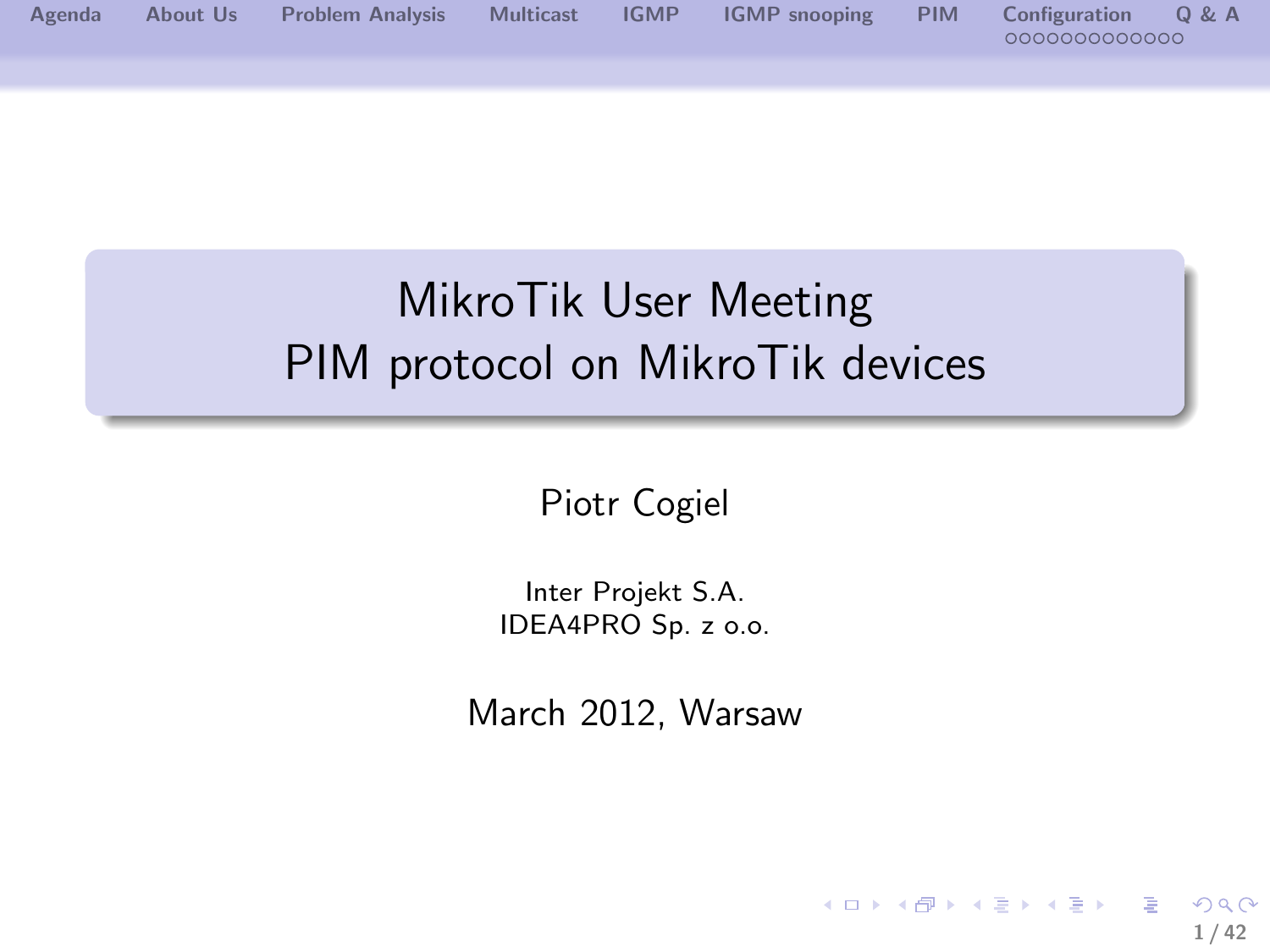| Agenda | About Us | <b>Problem Analysis</b> | <b>Multicast</b> | <b>IGMP</b> | <b>IGMP</b> snooping | <b>PIM</b> | Configuration | 0 & A |
|--------|----------|-------------------------|------------------|-------------|----------------------|------------|---------------|-------|
|        |          |                         |                  |             |                      |            | 000000000000  |       |
|        |          |                         |                  |             |                      |            |               |       |
|        |          |                         |                  |             |                      |            |               |       |
|        |          |                         |                  |             |                      |            |               |       |





- [Problem Analysis](#page-3-0)
- [Multicast](#page-4-0)

### [IGMP](#page-5-0)

[IGMP snooping](#page-6-0)

### [PIM](#page-16-0)

[Configuration](#page-25-0)

<span id="page-1-0"></span>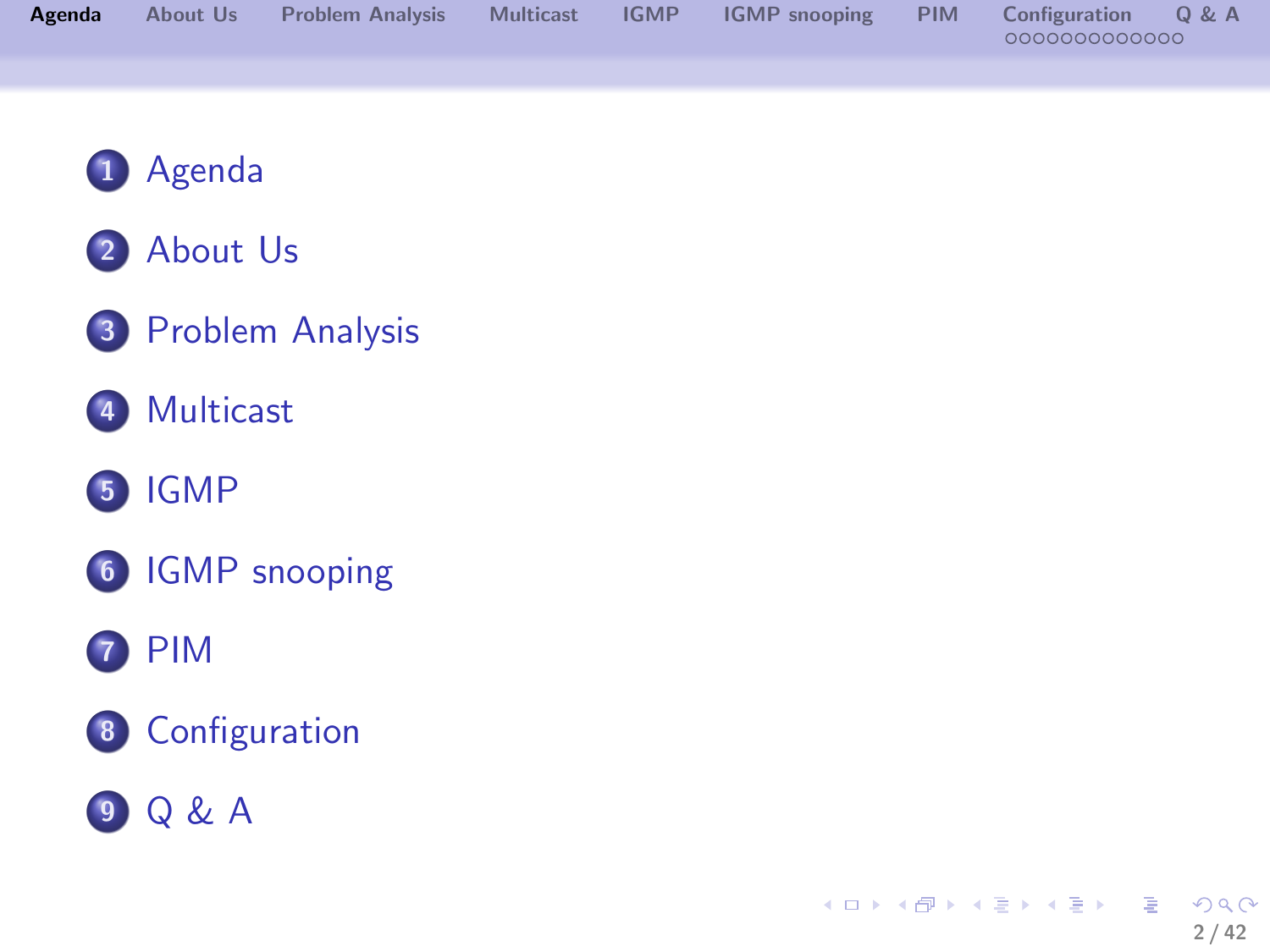

<span id="page-2-0"></span>**3 / 42**

 $2990$ 

э

メロメメ 倒 メメ きょくきょう

- Inter Projekt S.A Networking equimpent distributor
- O IDEA4PRO Sp. z.o.o. consulting, integration and training services
- **•** Piotr Cogiel pcogiel@interprojekt.pl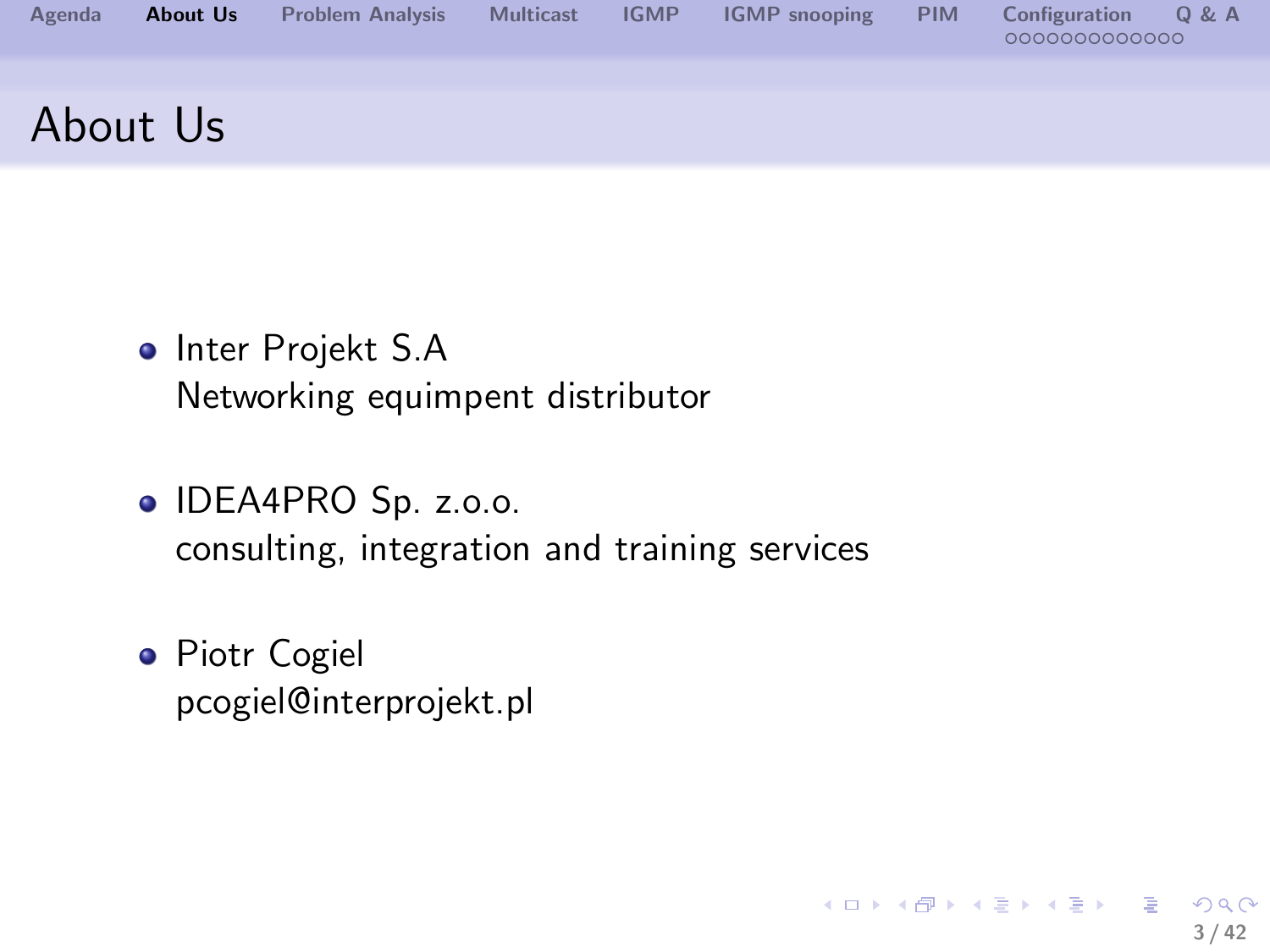

Using multicast in network let administrators to offer many new services. However, it can be difficult to configure and, if it is not done well, it could be a source of many problems.

Why we choose that topic?

- more multicast traffic in network
- many services which could be interesting, like Internet Television
- **•** complains about difficulties while configuring PIM
- <span id="page-3-0"></span>**o** not well known technology which can increase network efficiency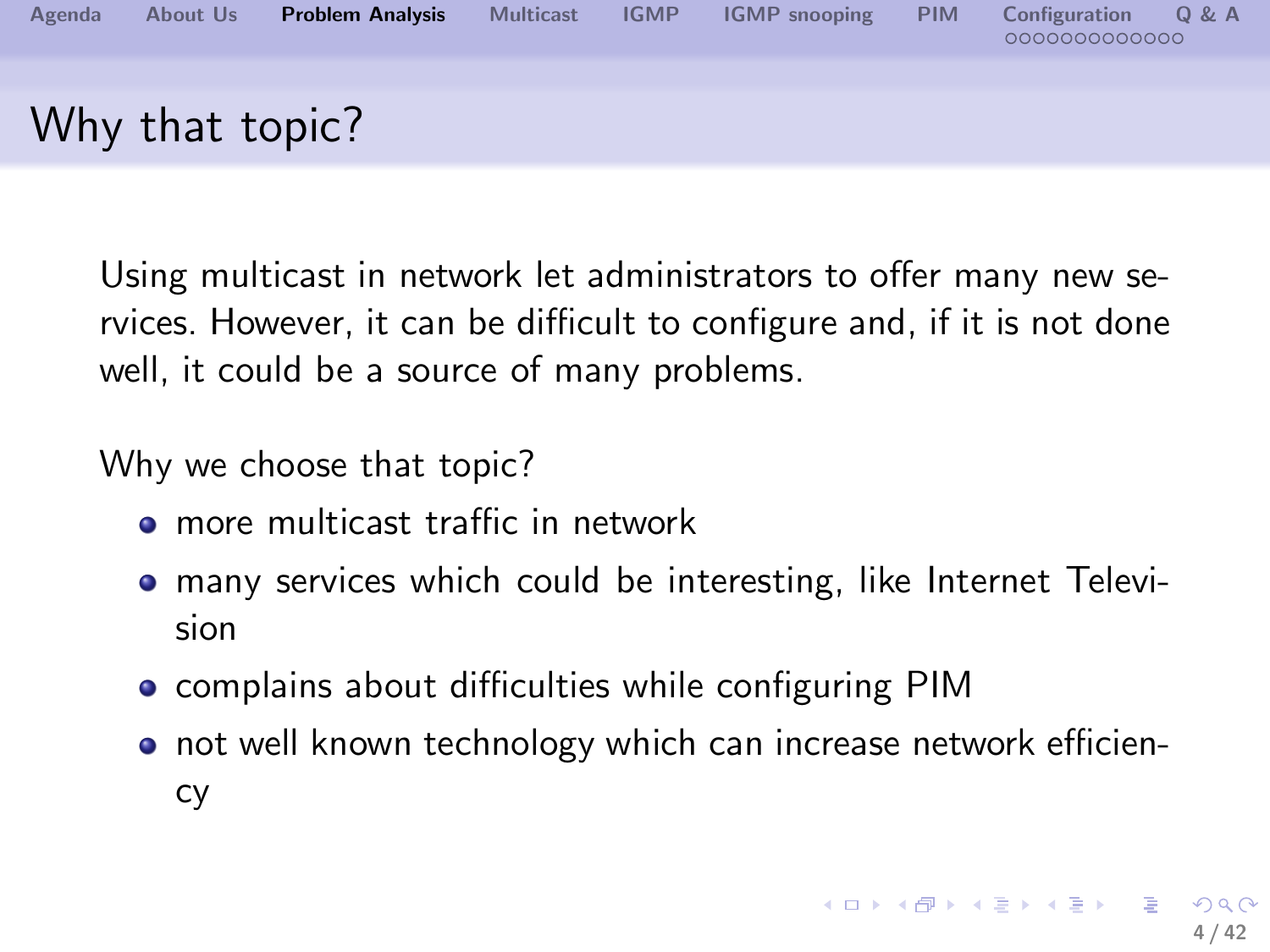

Multicast is the way of delivery packets in computer networks to group of destination points at the one time. In unicast communication, each packet goes exactly to one receiver, even if the same data have to be sent to many hosts. Multicast provides special addresses, which identify not one computer, but a group of hosts.

<span id="page-4-0"></span>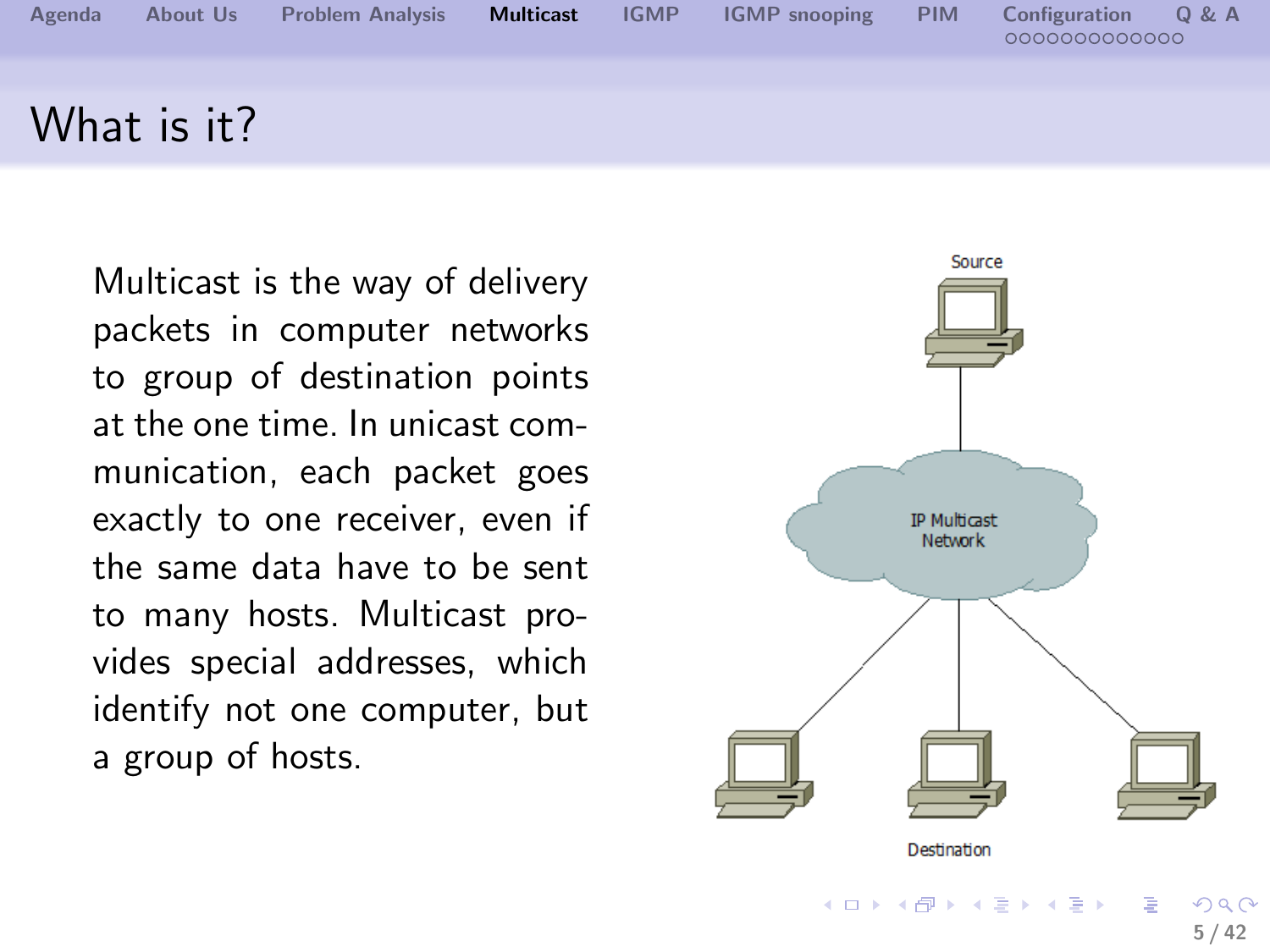

### IGMP - LAN multicasting

- IGMP Internet Group Management Protocol
- **o** three versions of IGMP
- IGMP messages are encapsulated in IP packets
- works usually in LAN and manage the group

<span id="page-5-0"></span>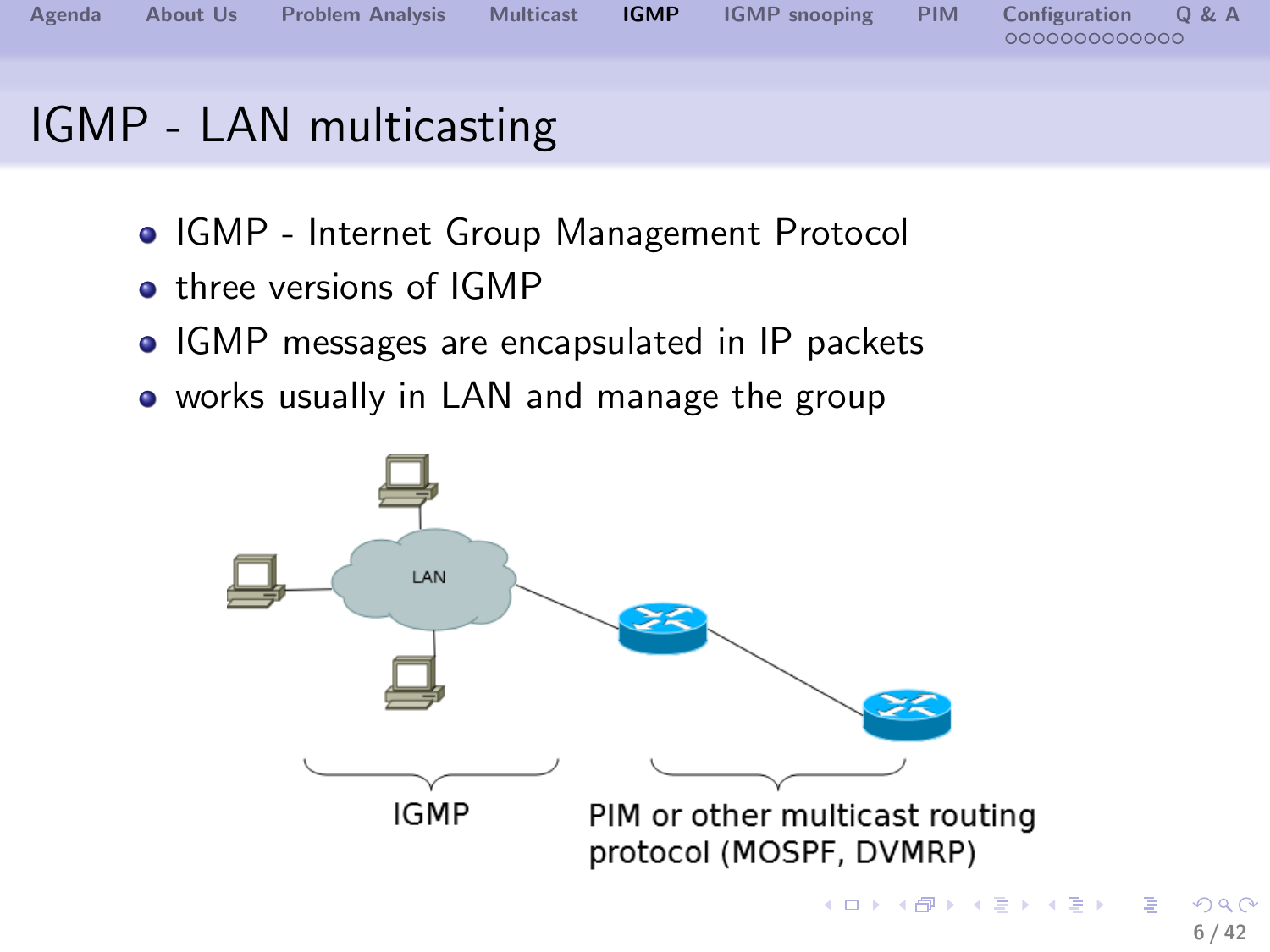

Many switches usually treats multicast traffic as a broadcast, resend these packets through all its ports. That could be a source of problem and reduce a network performance. IGMP snooping is a technology, which allows switch to monitor IGMP packets normally intended for routers. In that way switch learn, which of hosts are real destination points of multicast traffic and direct packets only to them.

<span id="page-6-0"></span>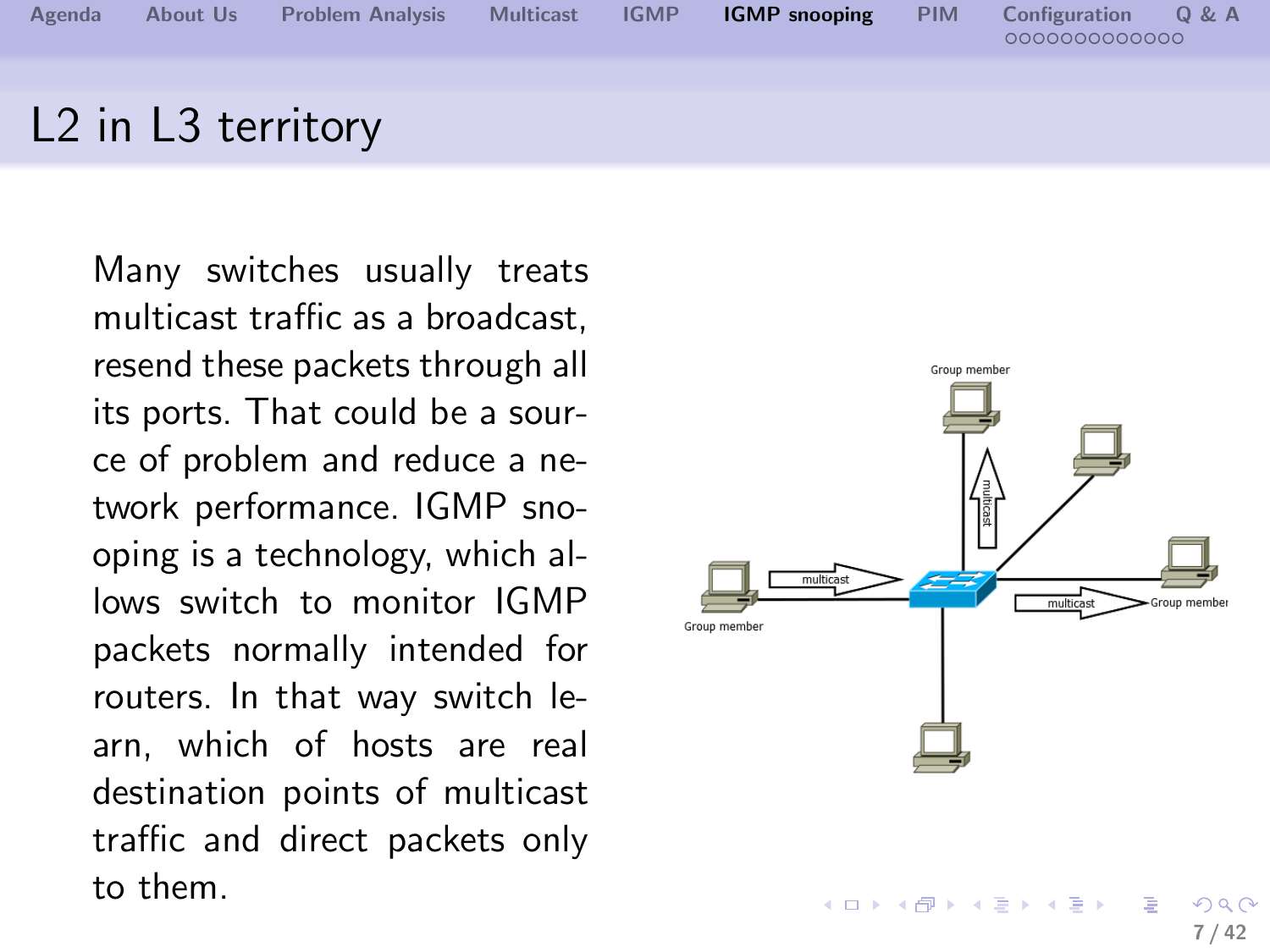

### IGMP snooping process

#### Testing environment:

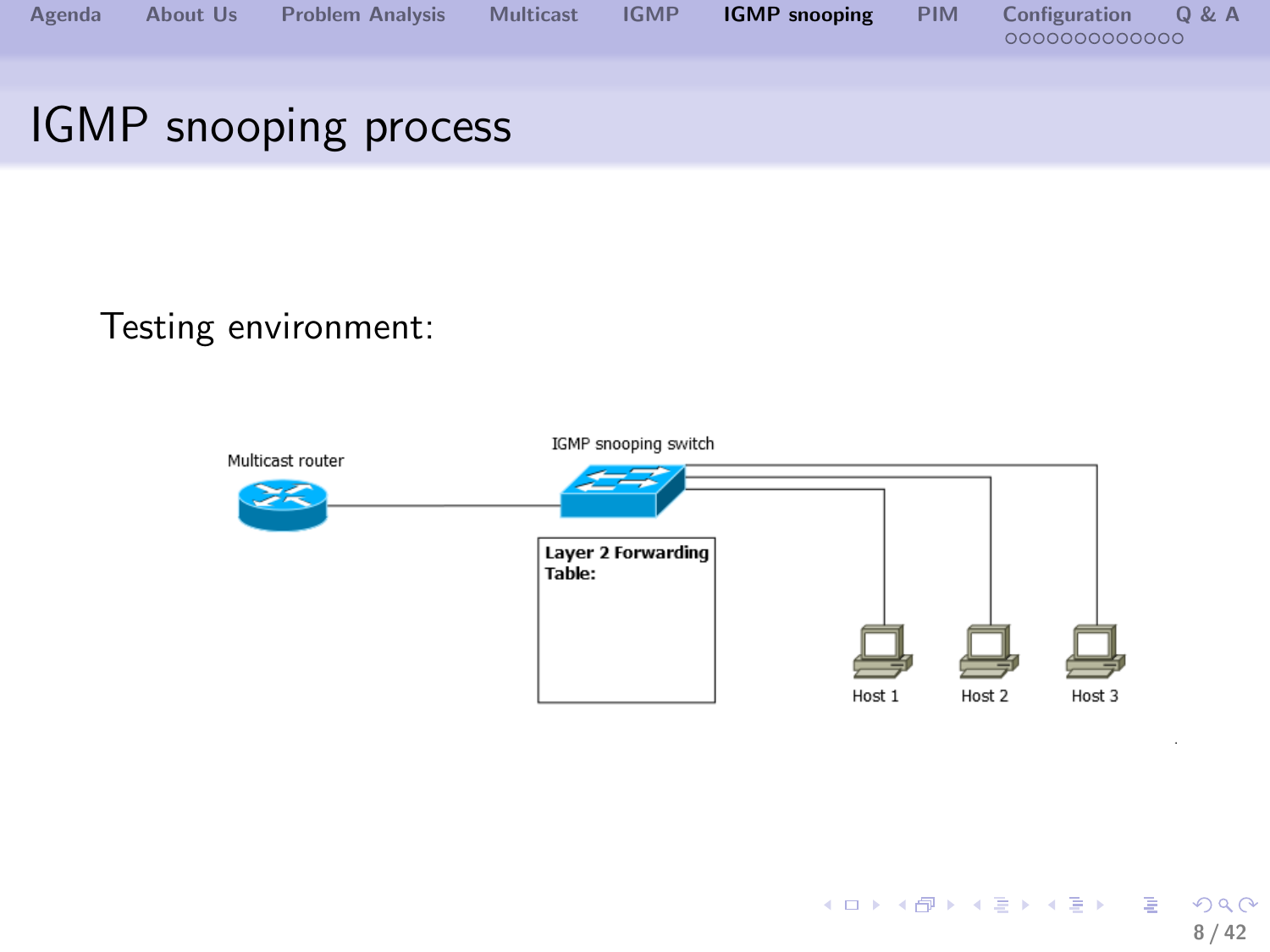

# IGMP snooping process

#### Stage 1: Host1 send join message to switch

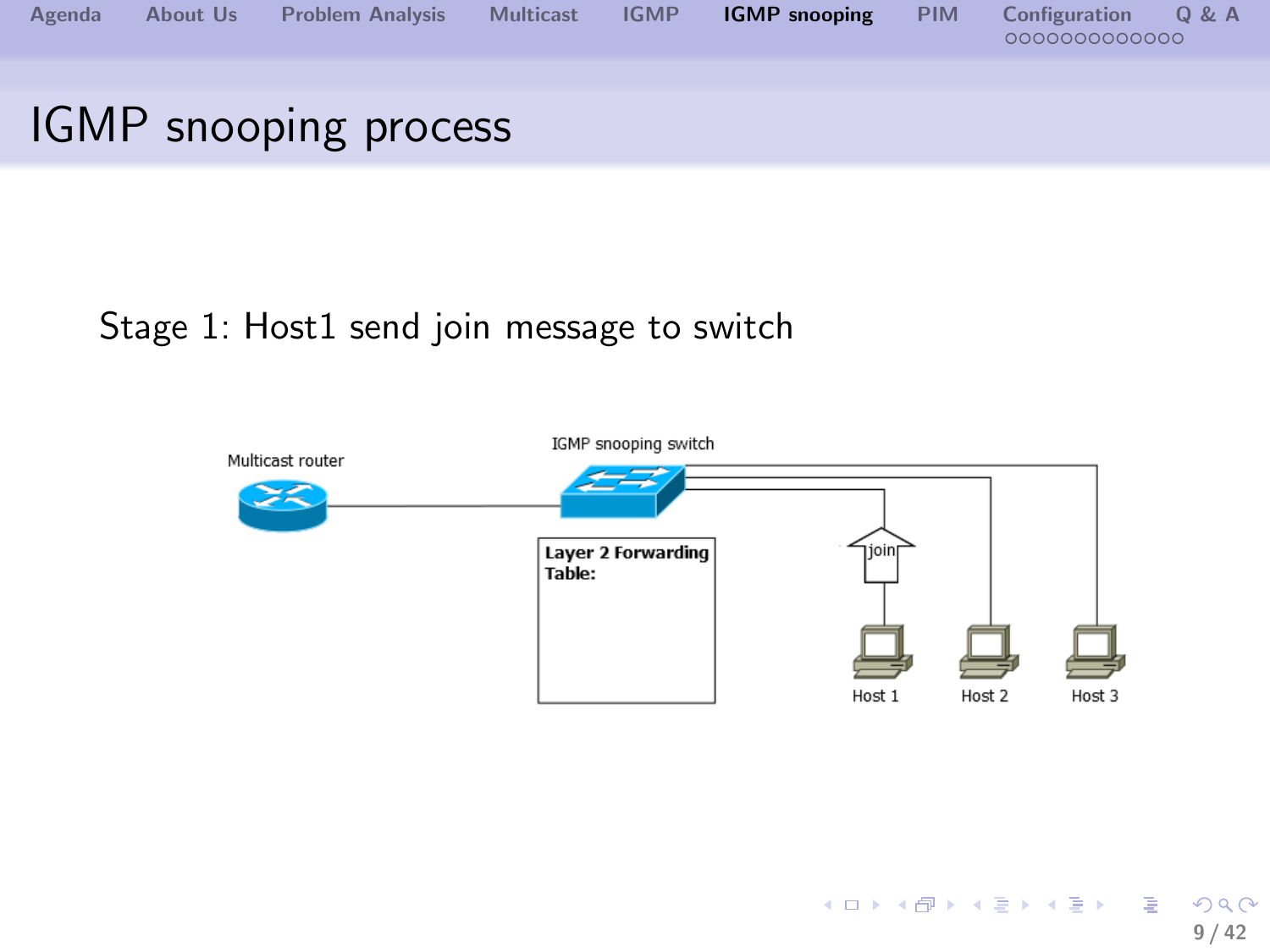

#### Stage 2: Switch add entry in his Forwarding Table

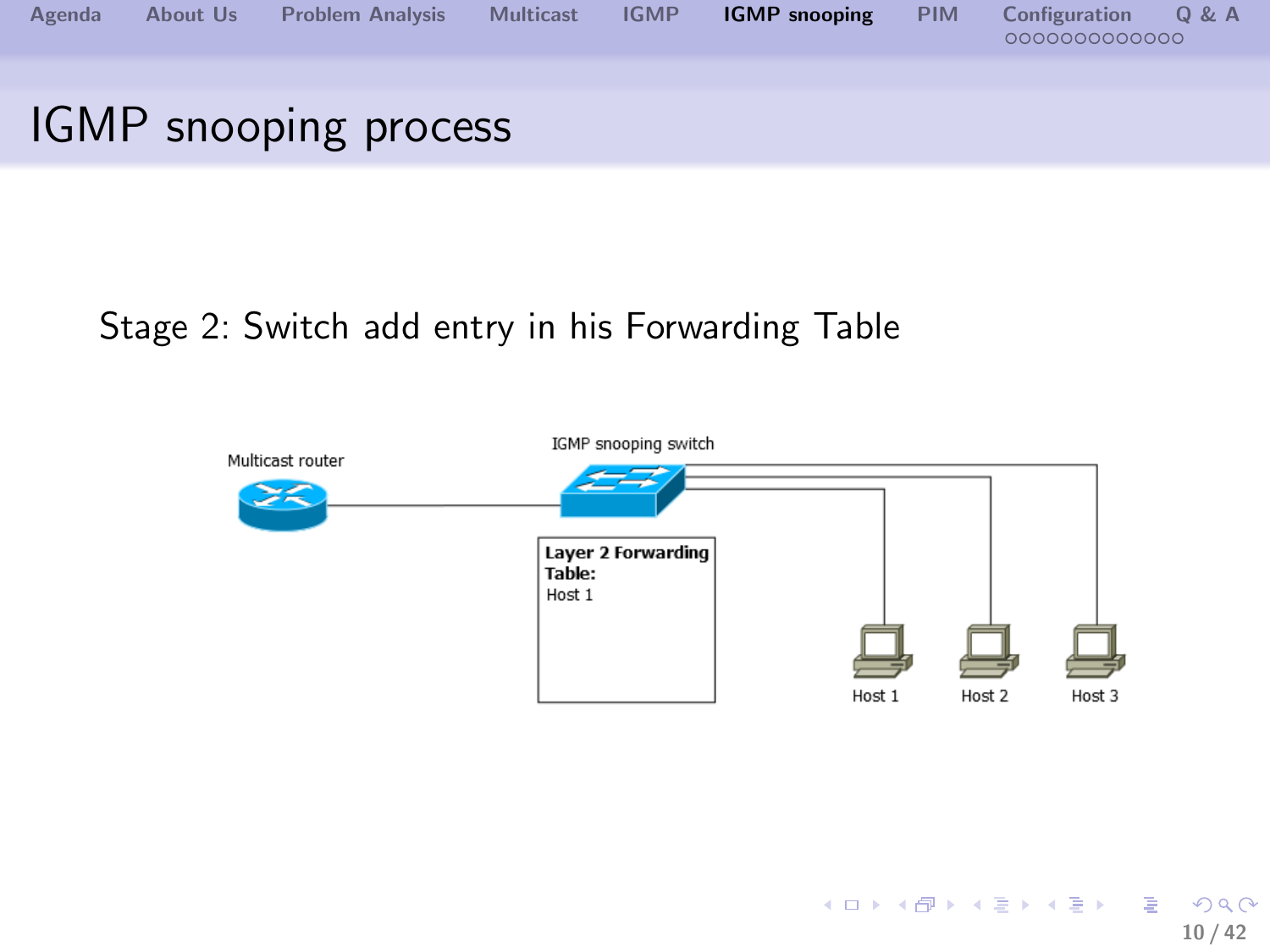

# Stage 3: Join message is forward to router

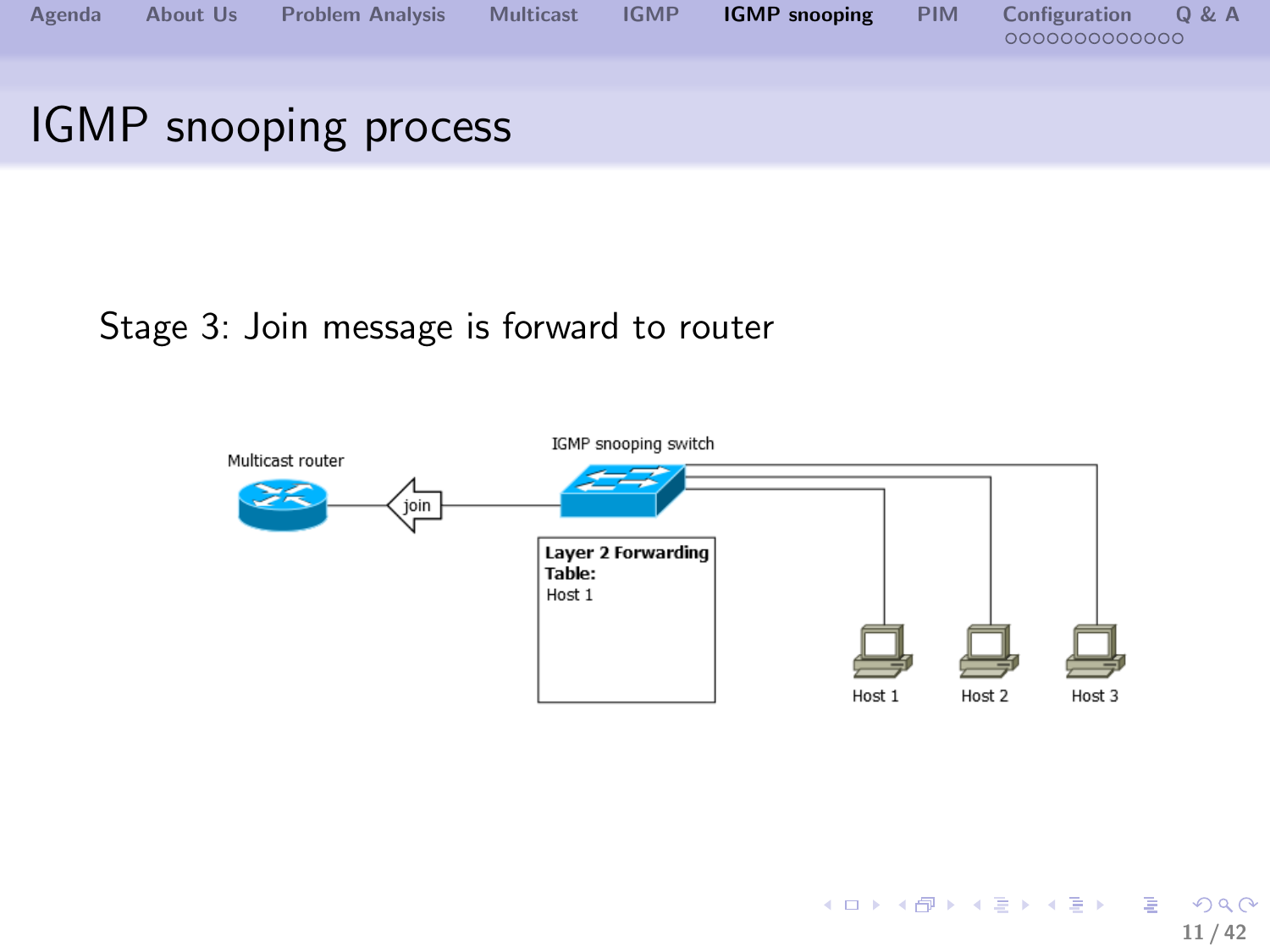

#### Stage 4: Multicast traffic goes only to Host1

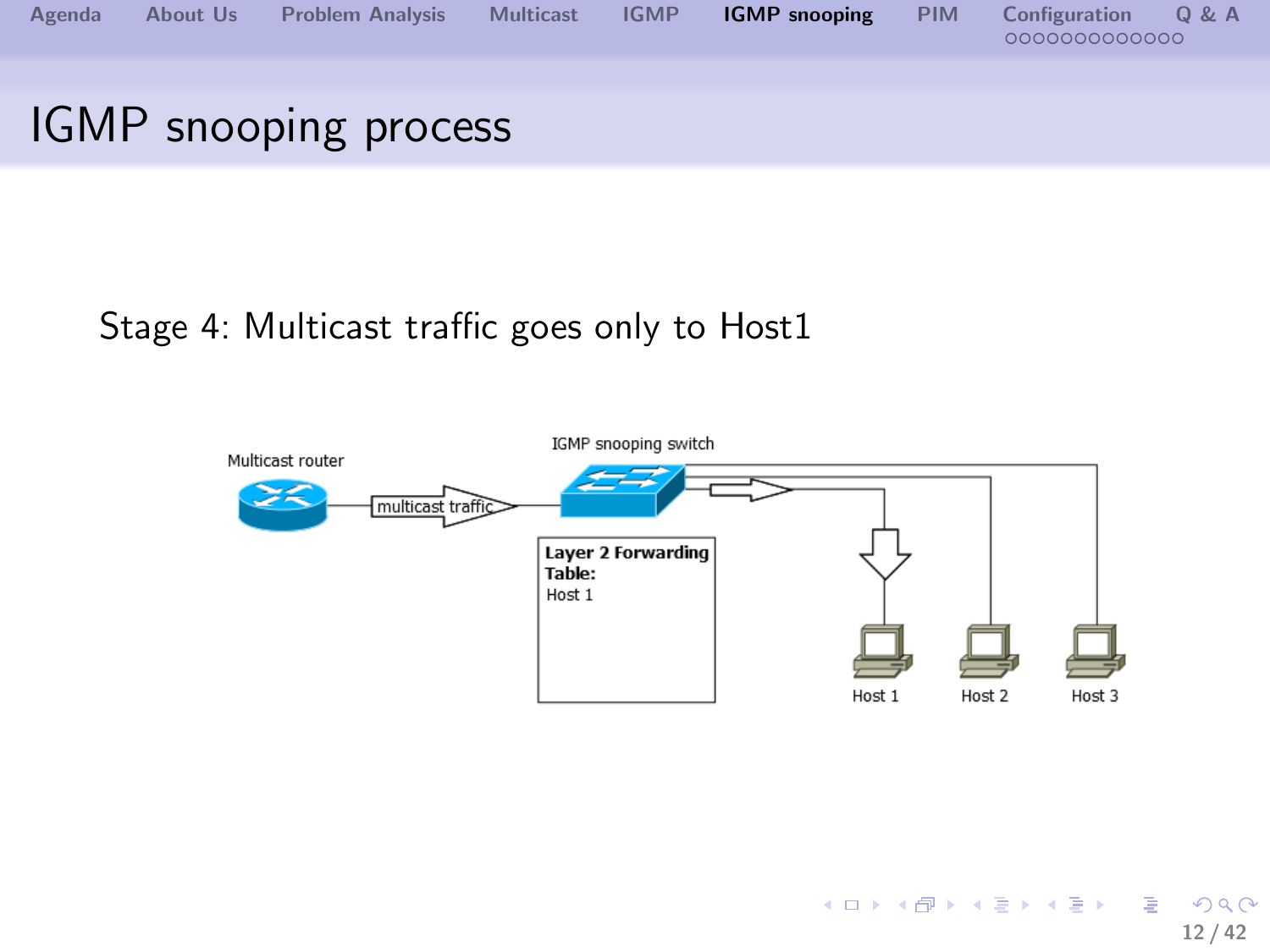

#### Stage 5: Host2 want to get multicast traffic too - send join request to switch

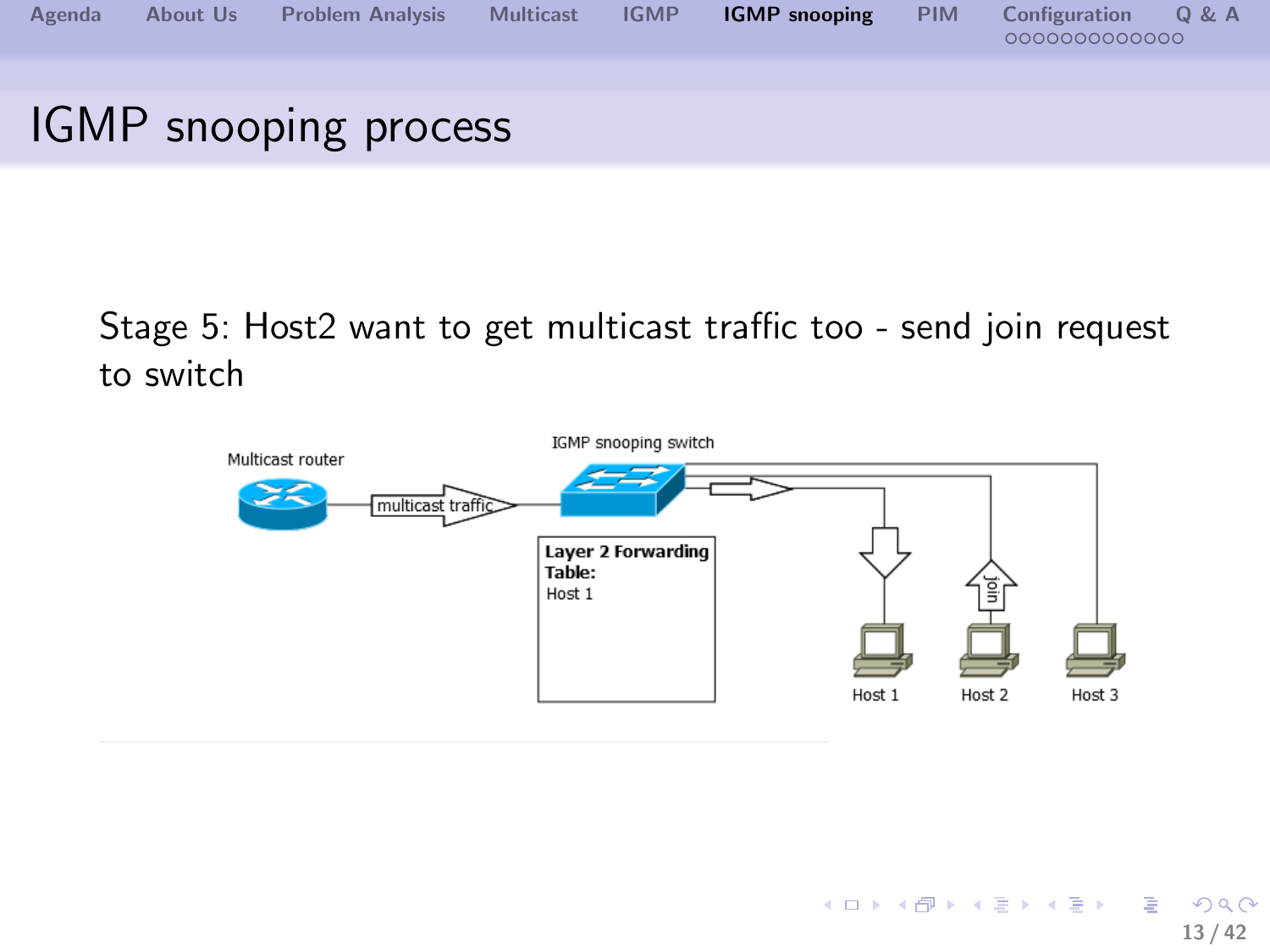

#### Stage 6: Multicast traffic goes to Host1 and Host2

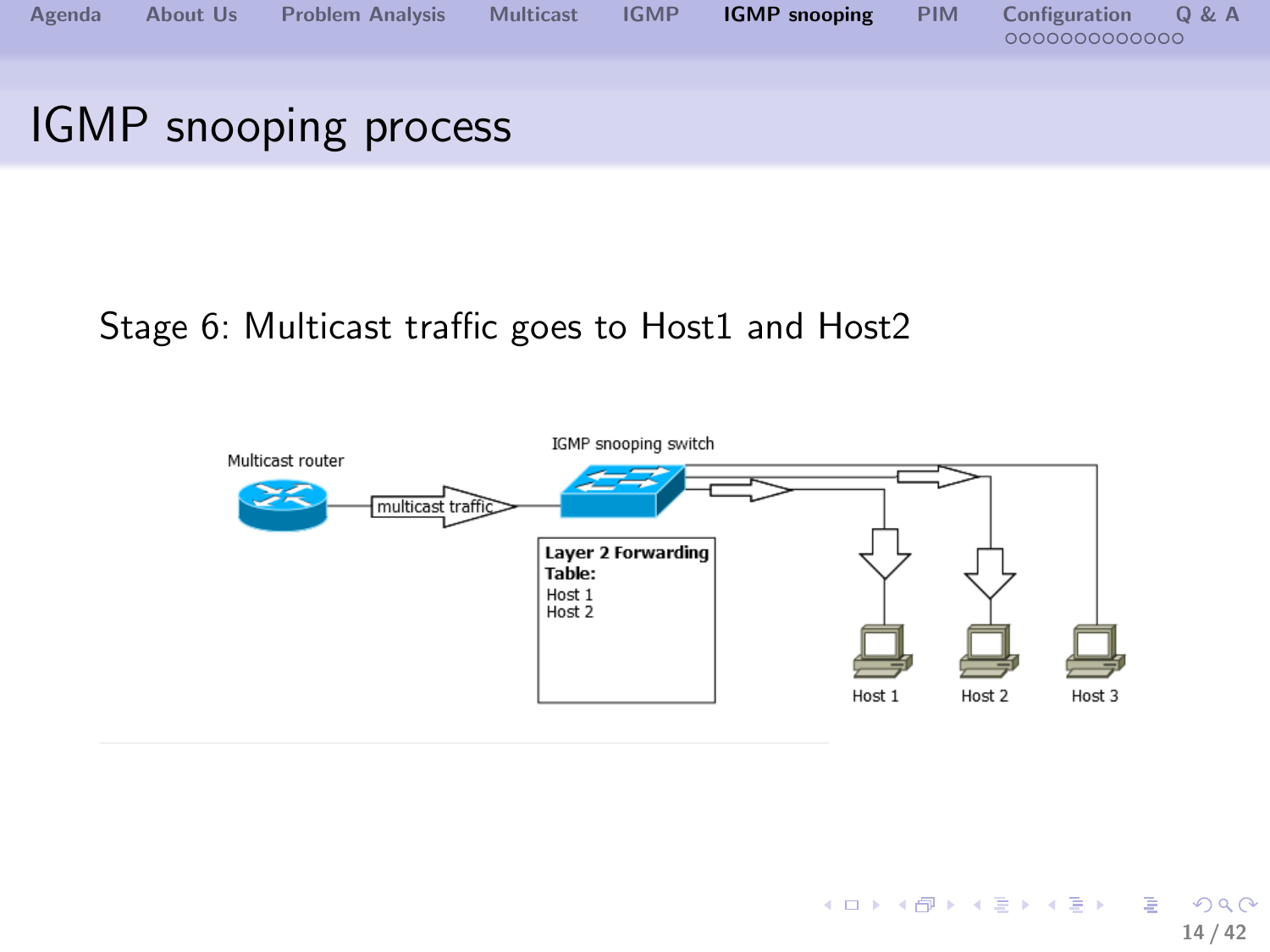

## Stage 7: Host1 want to leave multicast group

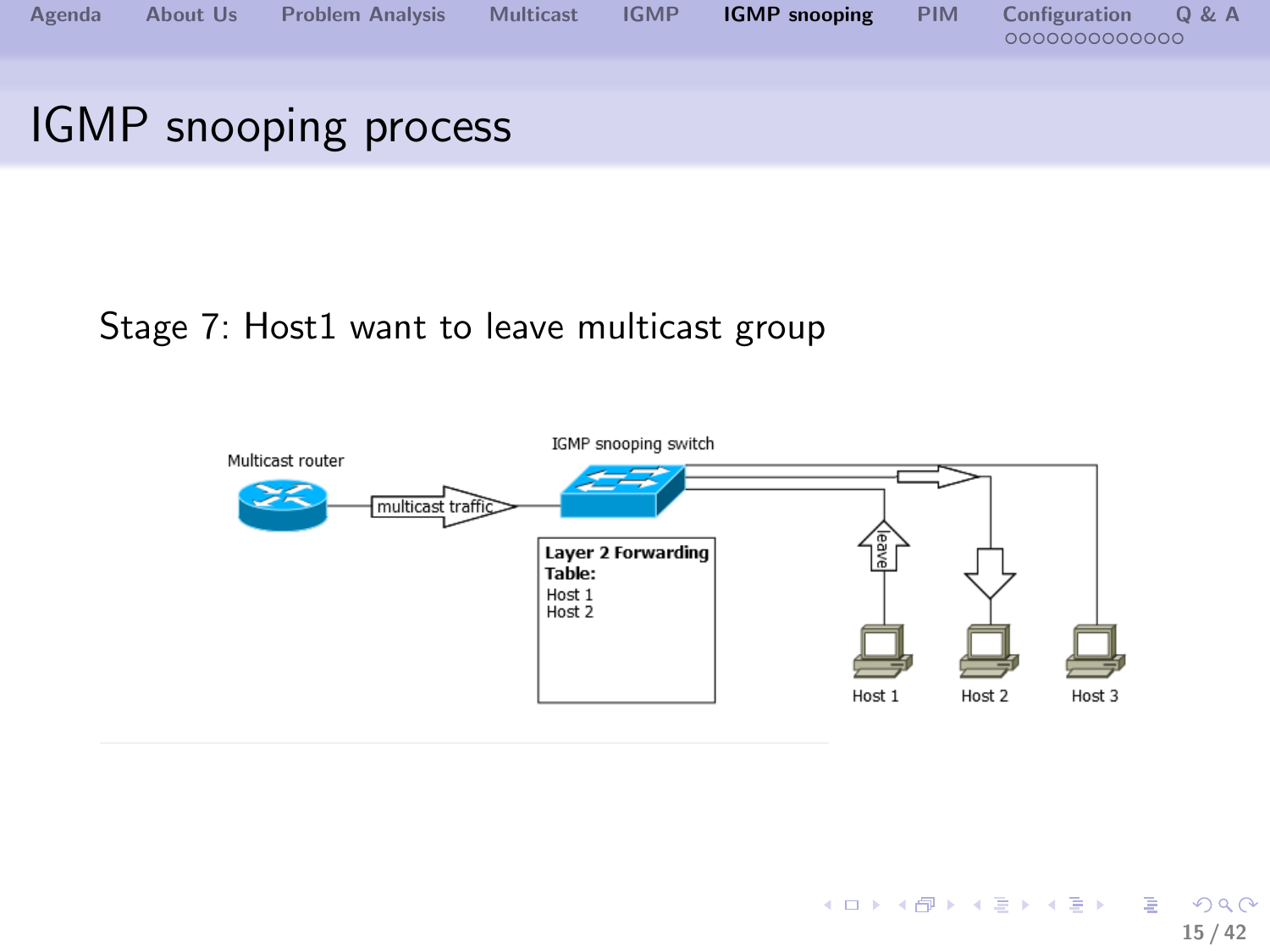

#### Stage 8: Multicast traffic goes only to Host2

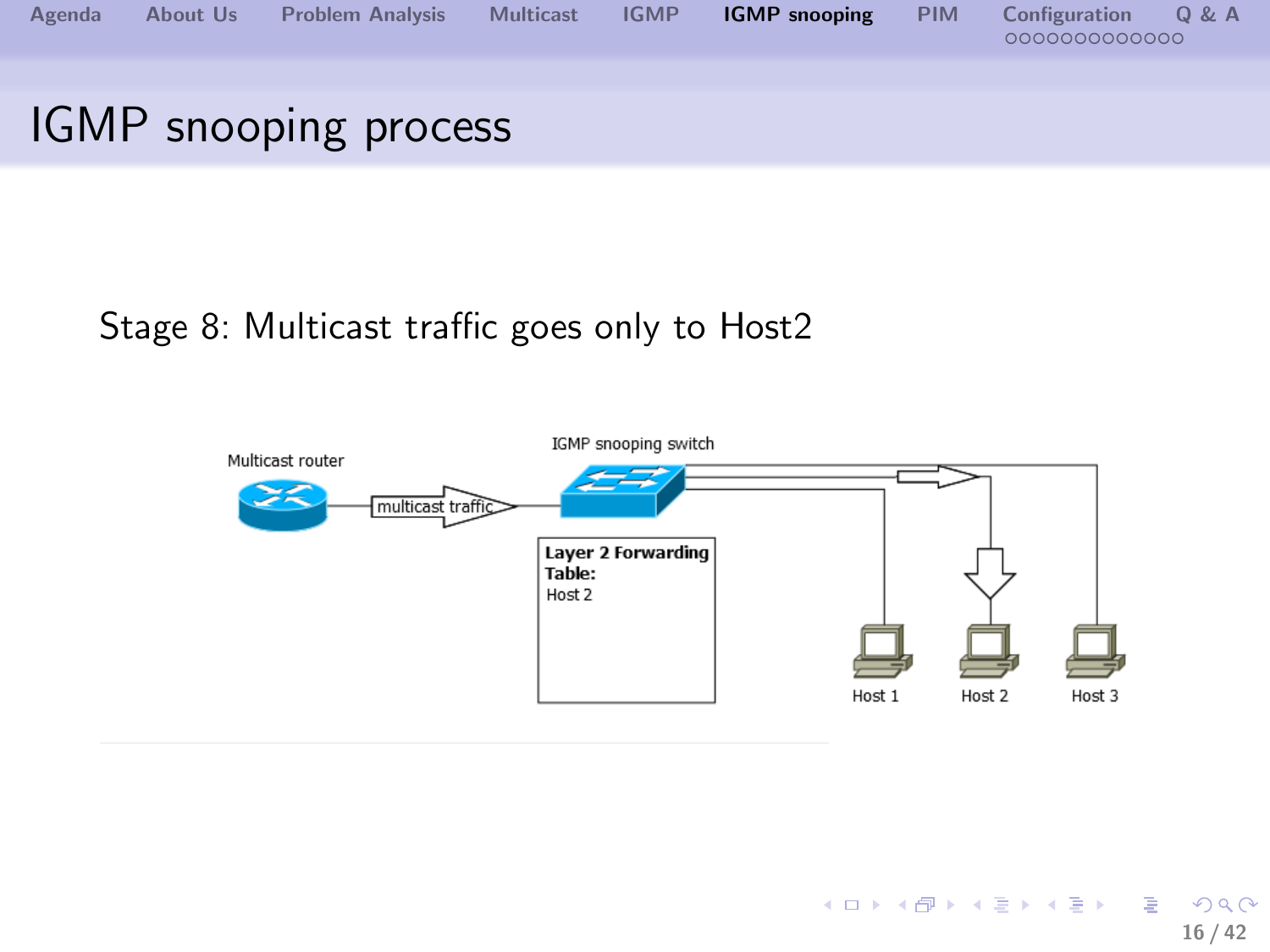

Some basic information...

PIM is a multicast routing protocol. It is relatively new solution. Mikrotik supports PIM-SM (sparse mode) version. It was designed mainly to WAN networks in order to reduce number of routers, which do not hold IP group, but still receive multicast packets. In sparse mode protocol used control messages to ensure data were delivery to appropriate hosts.



 $\left\{ \begin{array}{ccc} 1 & 0 & 0 \\ 0 & 1 & 0 \end{array} \right.$ 

<span id="page-16-0"></span>**17 / 42**

 $\Omega$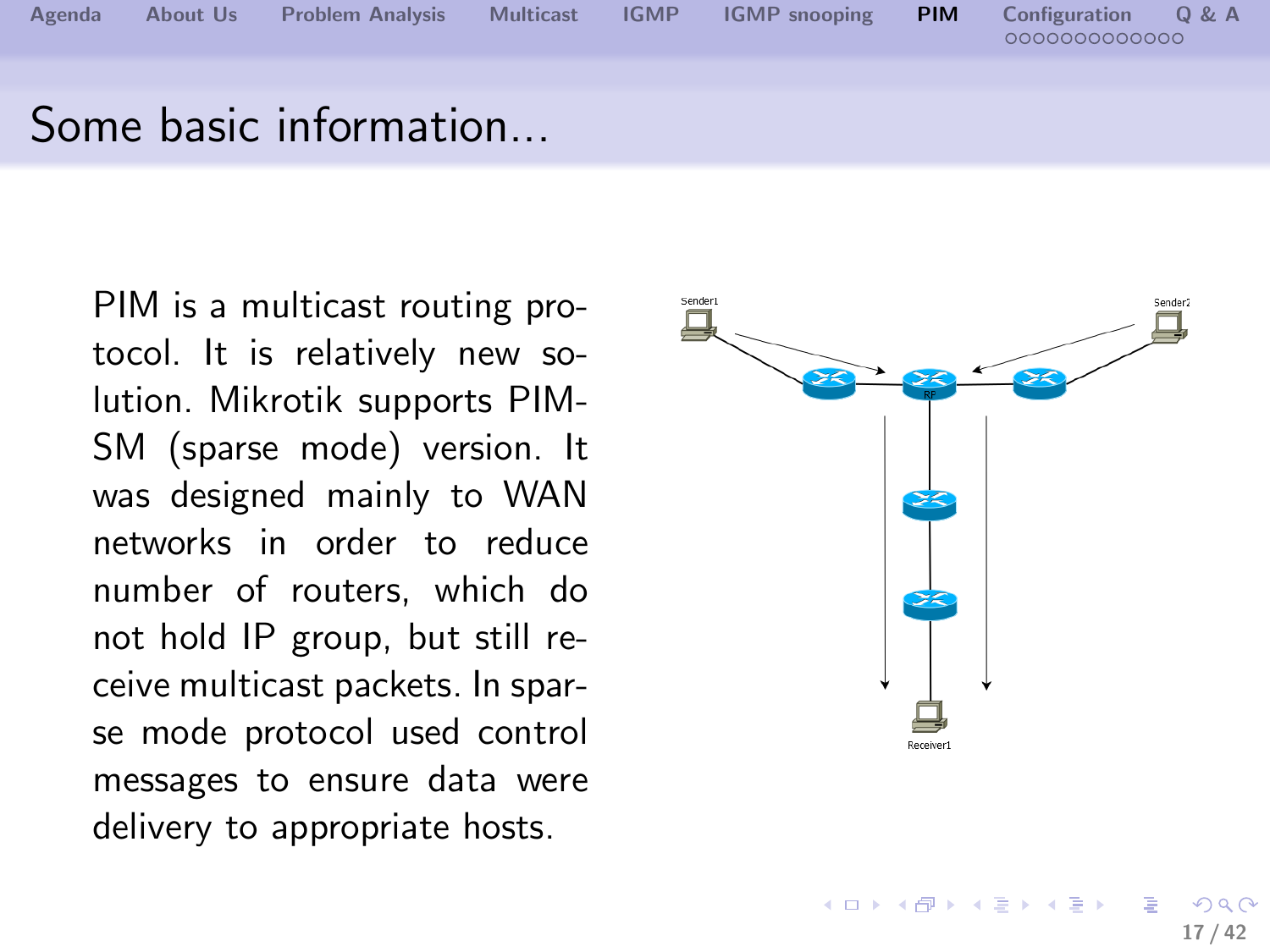

Helpful terms:

- **•** protocol independent use the route information delivered by other routing protocols
- sparse mode designed mainly for wide-area usage
- shared trees (aka RP trees) multicast distribution trees rooted at some selected node
- **•** Rendezvous Point root of the shared tree that receives all the traffic from the sources and forwards that traffic to the receivers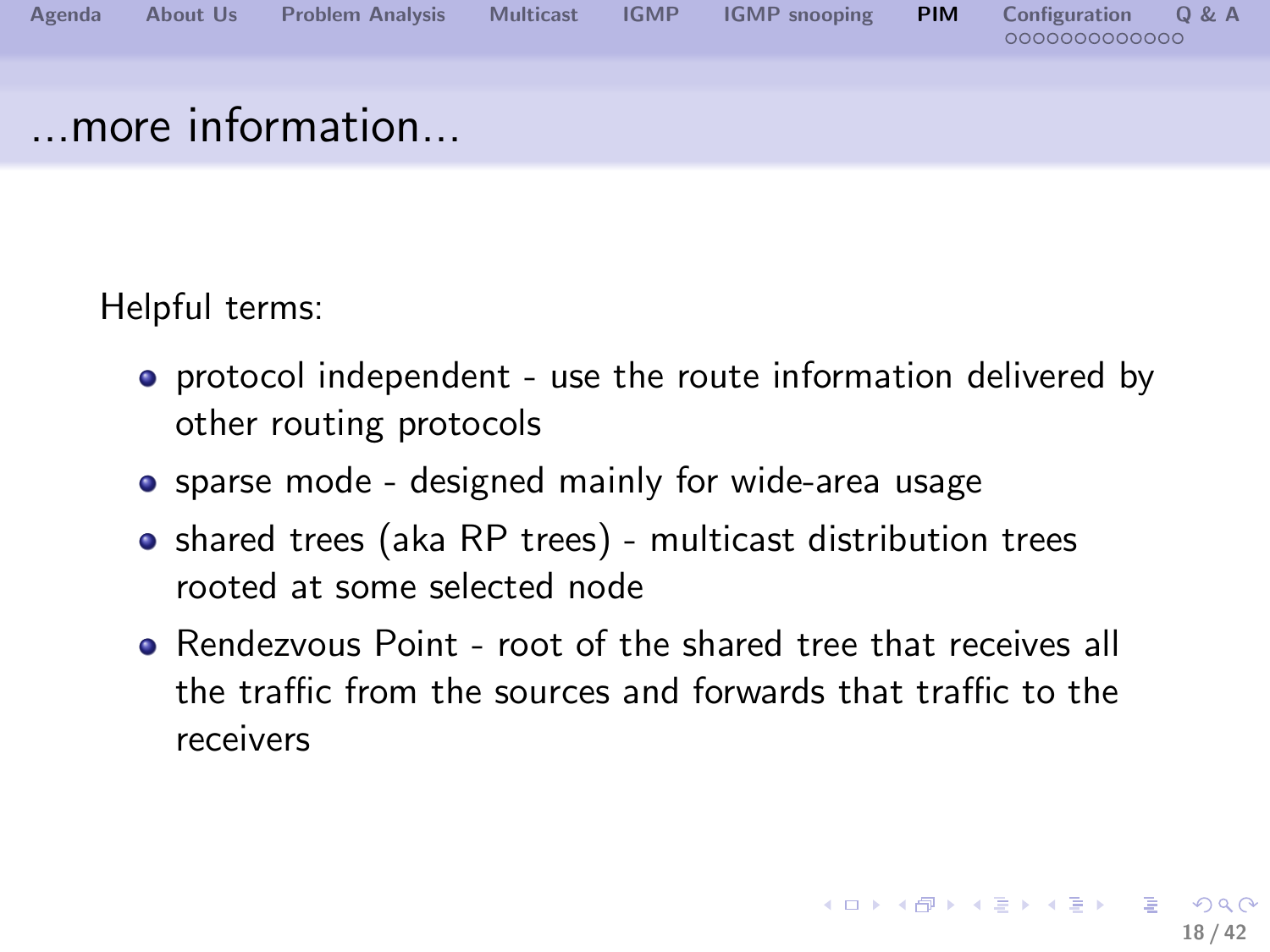

In this example PIM is enabled on both routers. Router 1 is Rendezvous Point. Computer connected to port ether1 work as multicast sender. Router 2 has configured RP as a Router 1 port. Host 2 is multicast receiver.

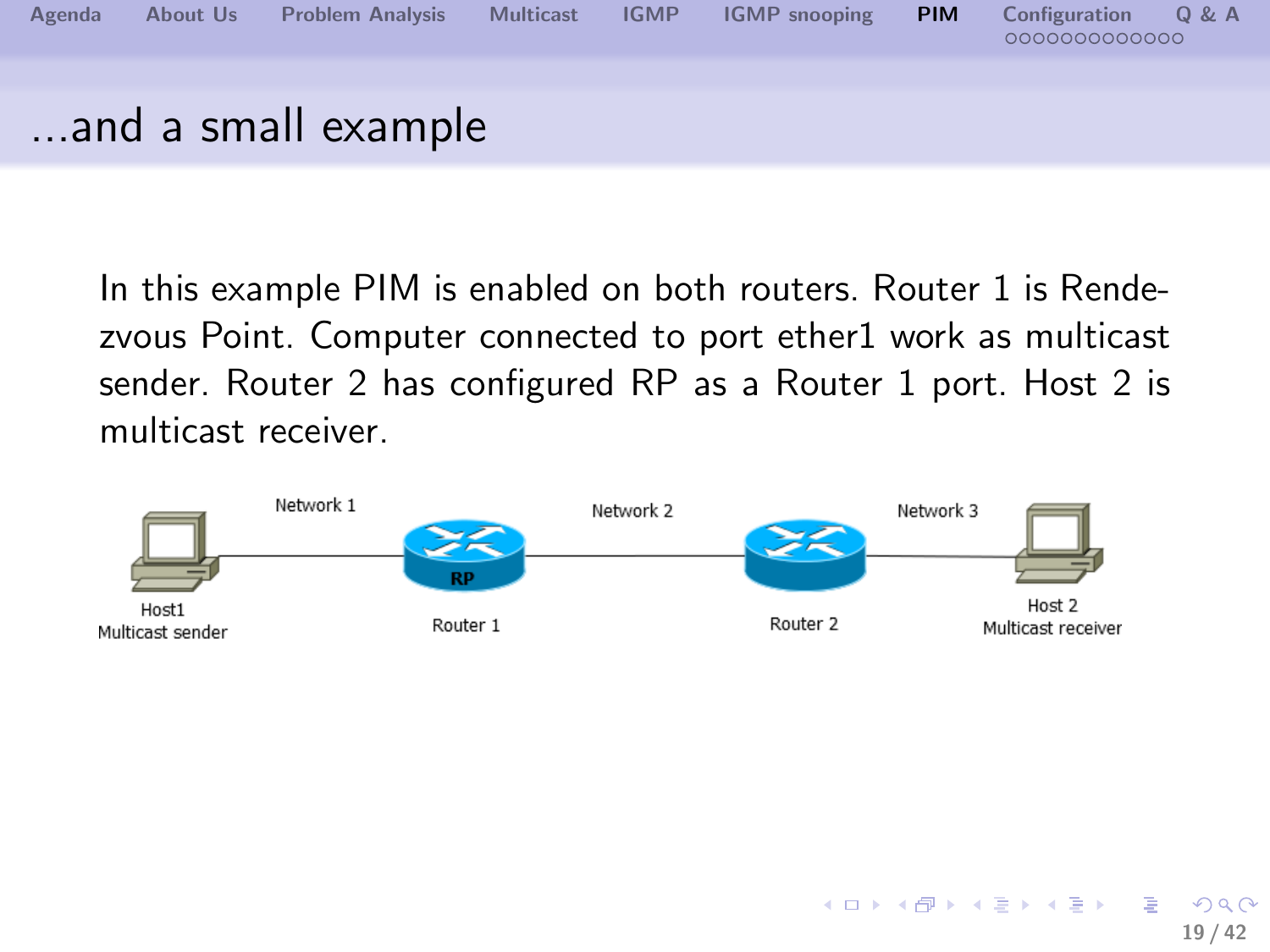

In this example PIM is enabled on both routers. Router 1 is Rendezvous Point. Computer connected to port ether1 work as multicast sender. Router 2 has configured RP as a Router 1 port. Host 2 is multicast receiver.



Ok, but how does it really work?

**20 / 42**

 $\Omega$ 

イロト イ押ト イヨト イヨト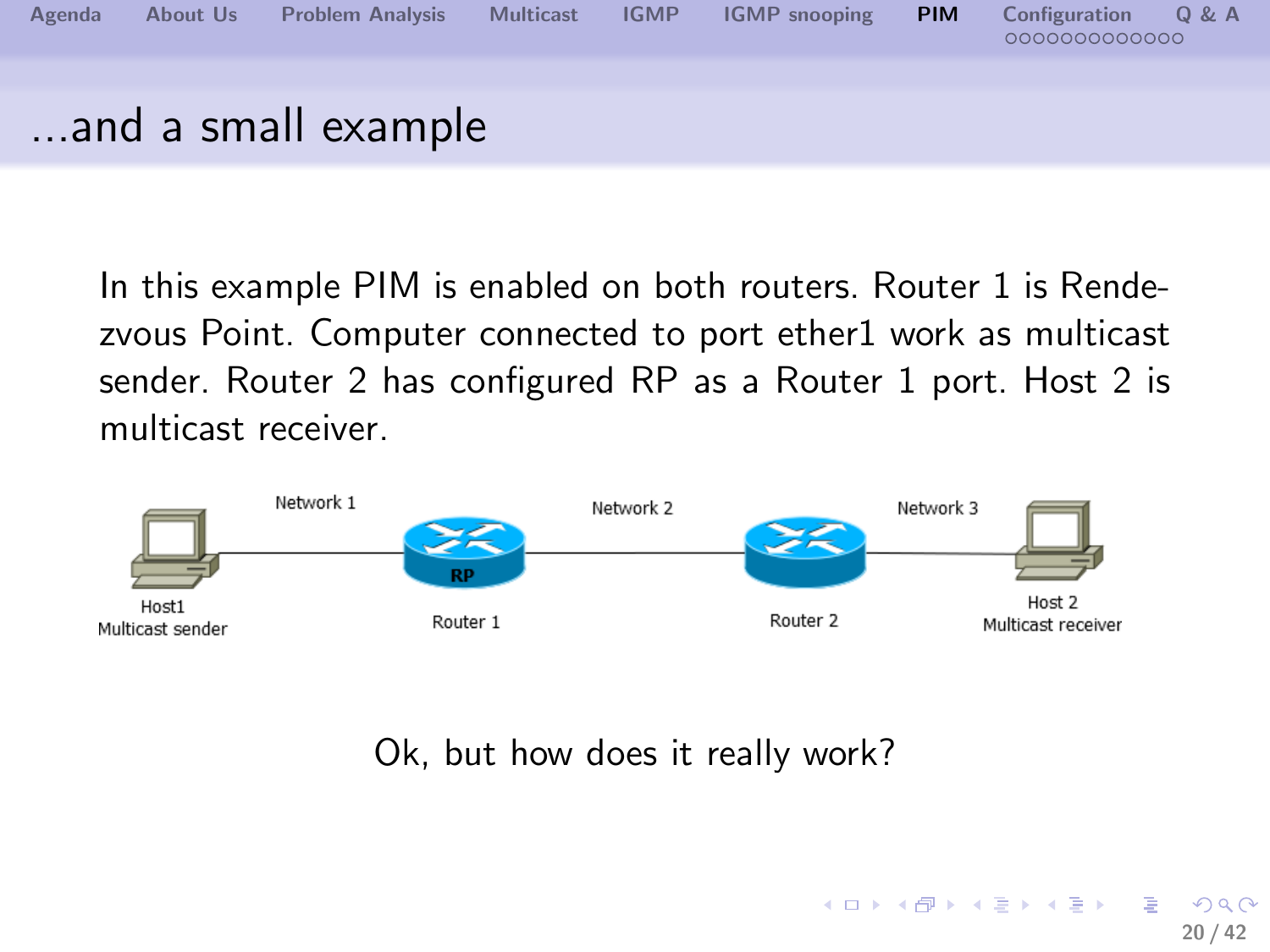

## Shared Tree (RP Tree)

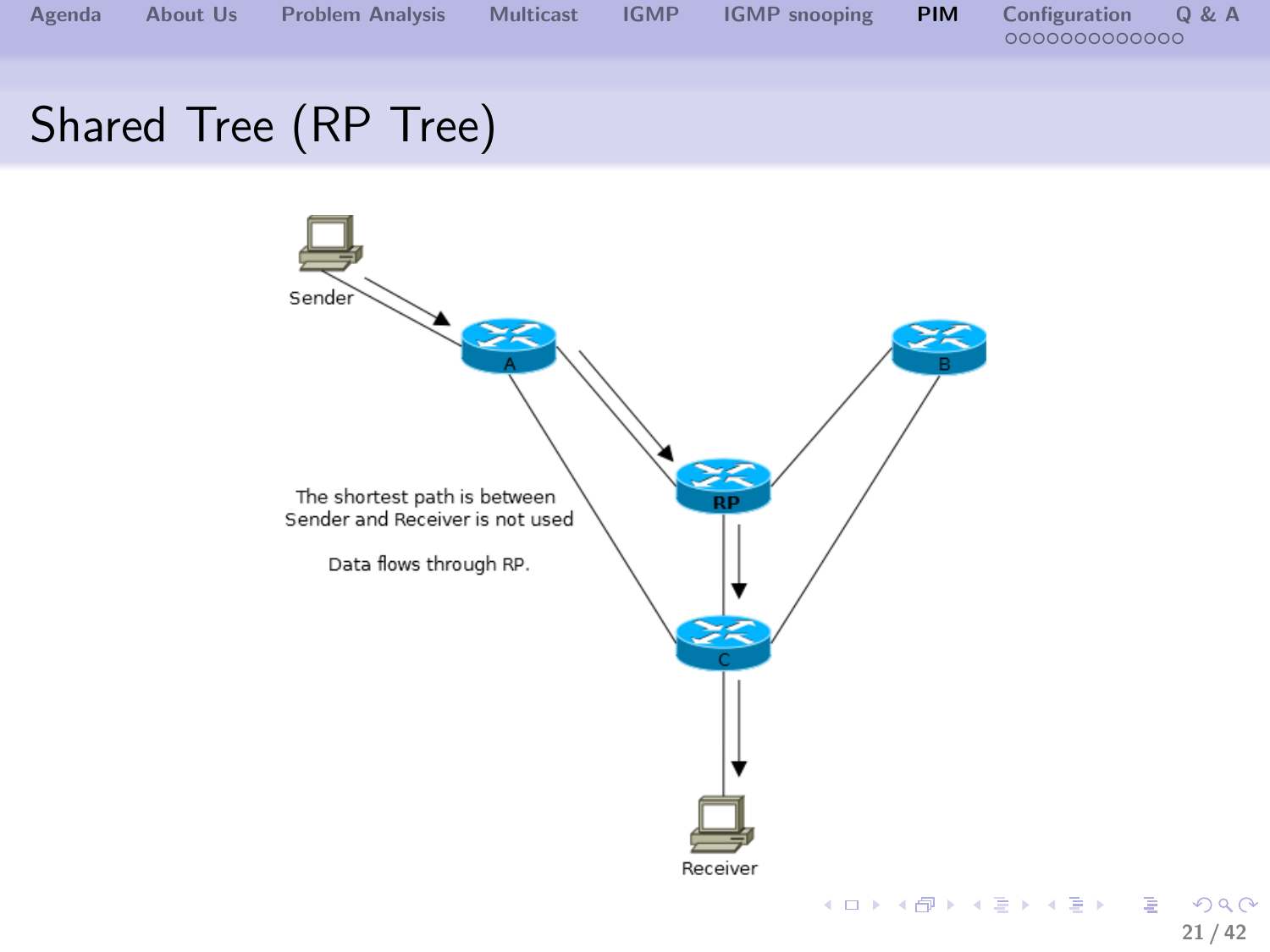

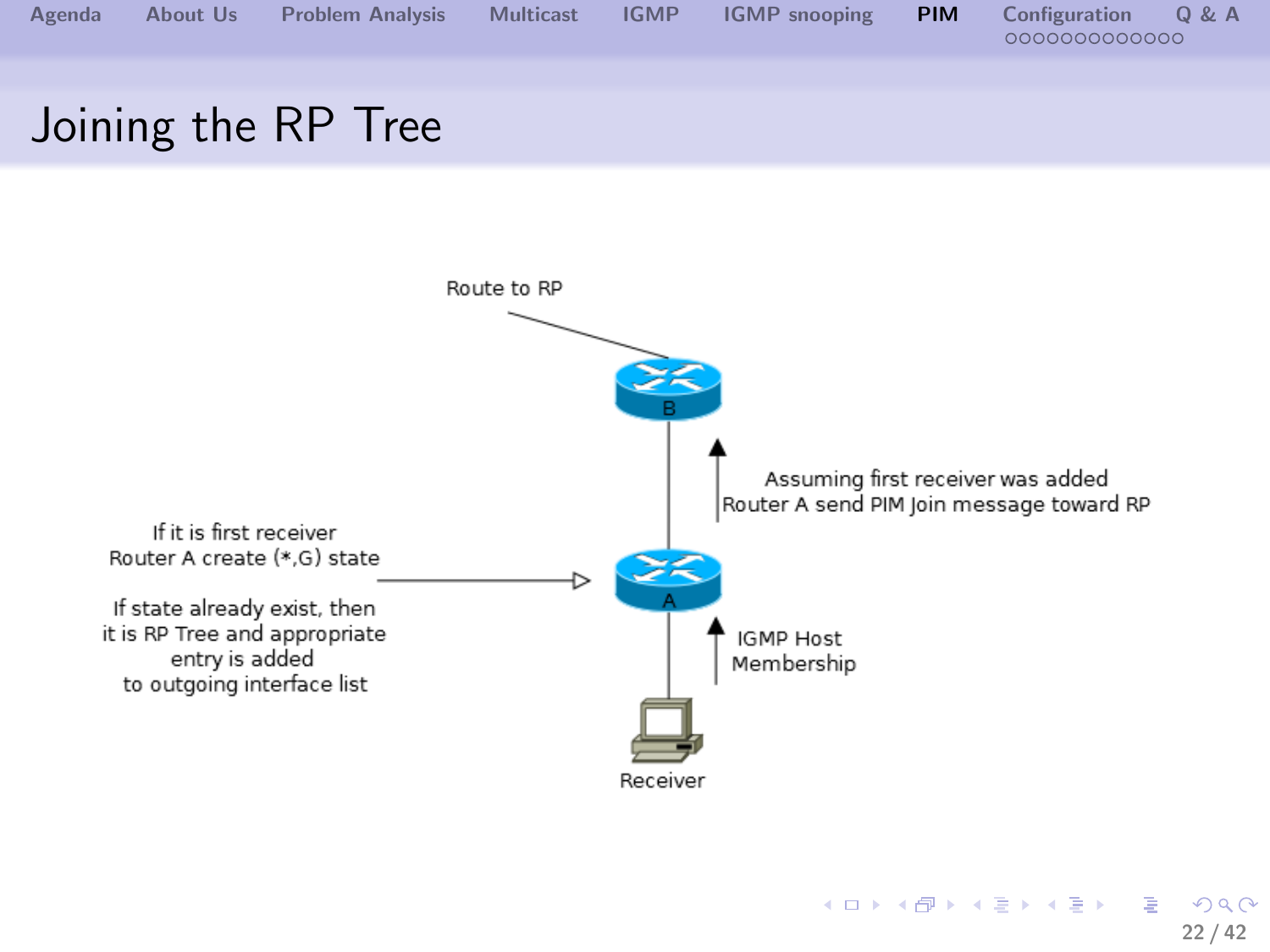**[Agenda](#page-1-0) [About Us](#page-2-0) [Problem Analysis](#page-3-0) [Multicast](#page-4-0) [IGMP](#page-5-0) [IGMP snooping](#page-6-0) [PIM](#page-16-0) [Configuration](#page-25-0) [Q & A](#page-39-0)**

## Establishing path from Sender to RP

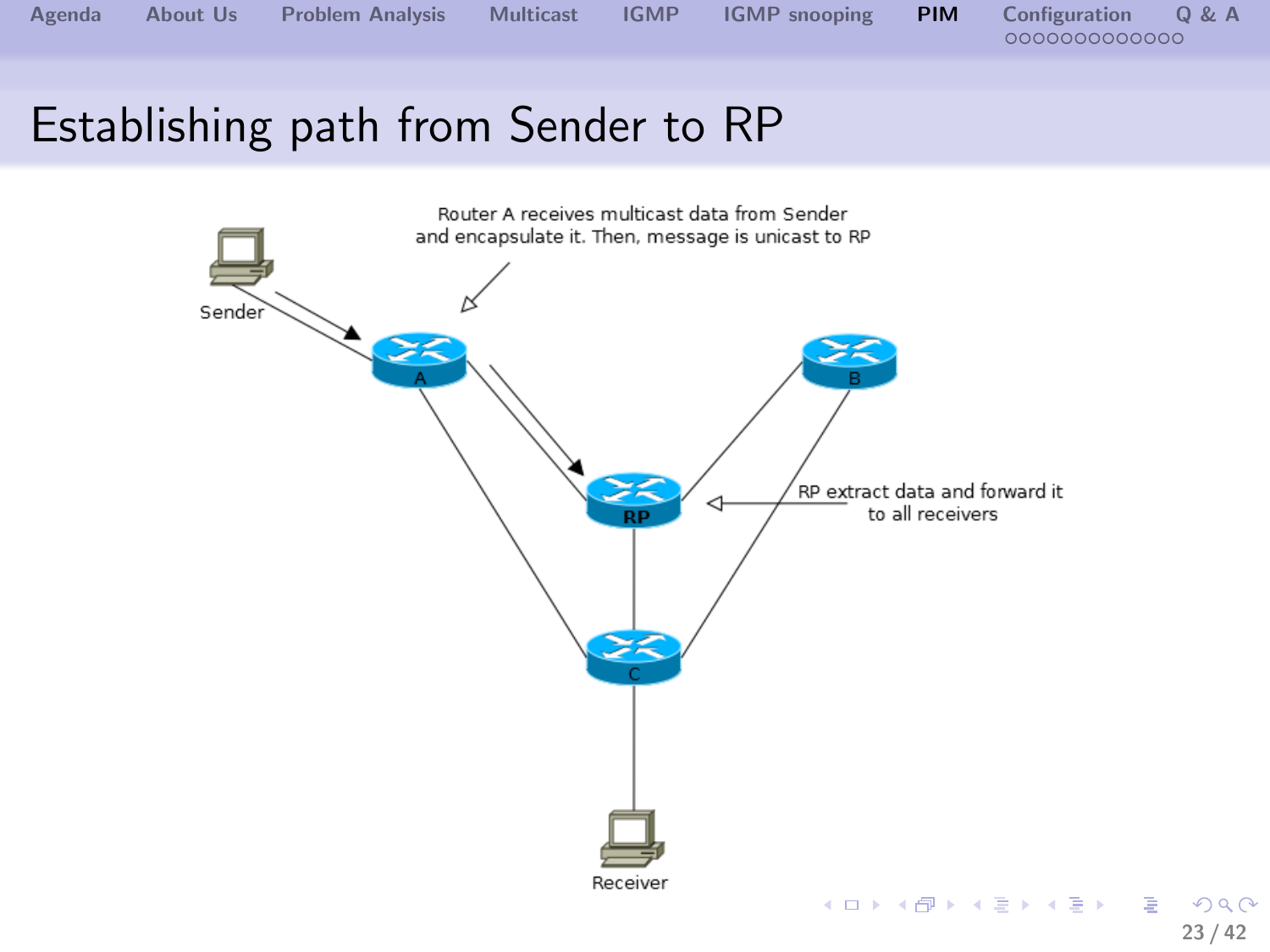

## SPT switching

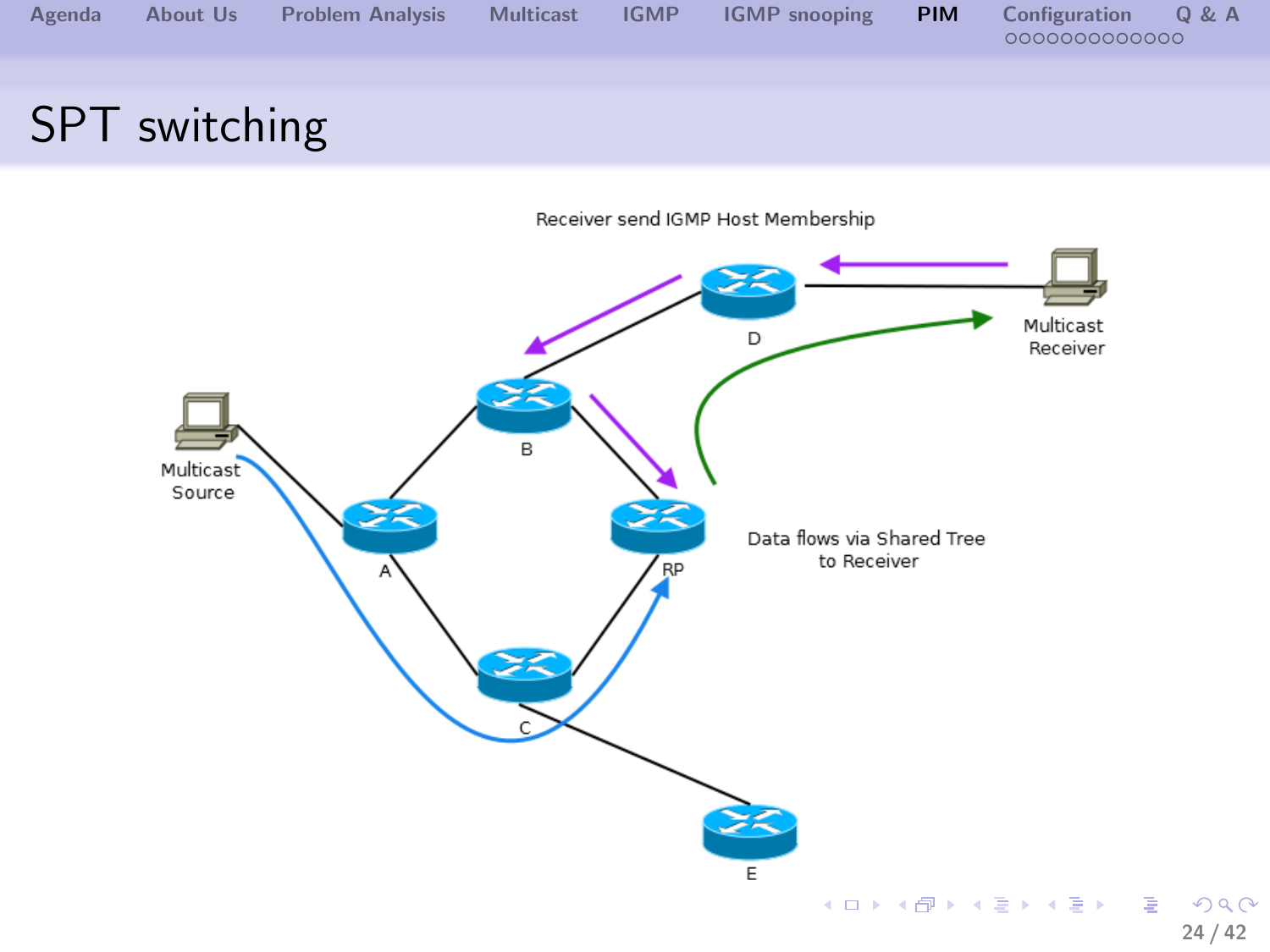

## SPT switching

<span id="page-24-0"></span>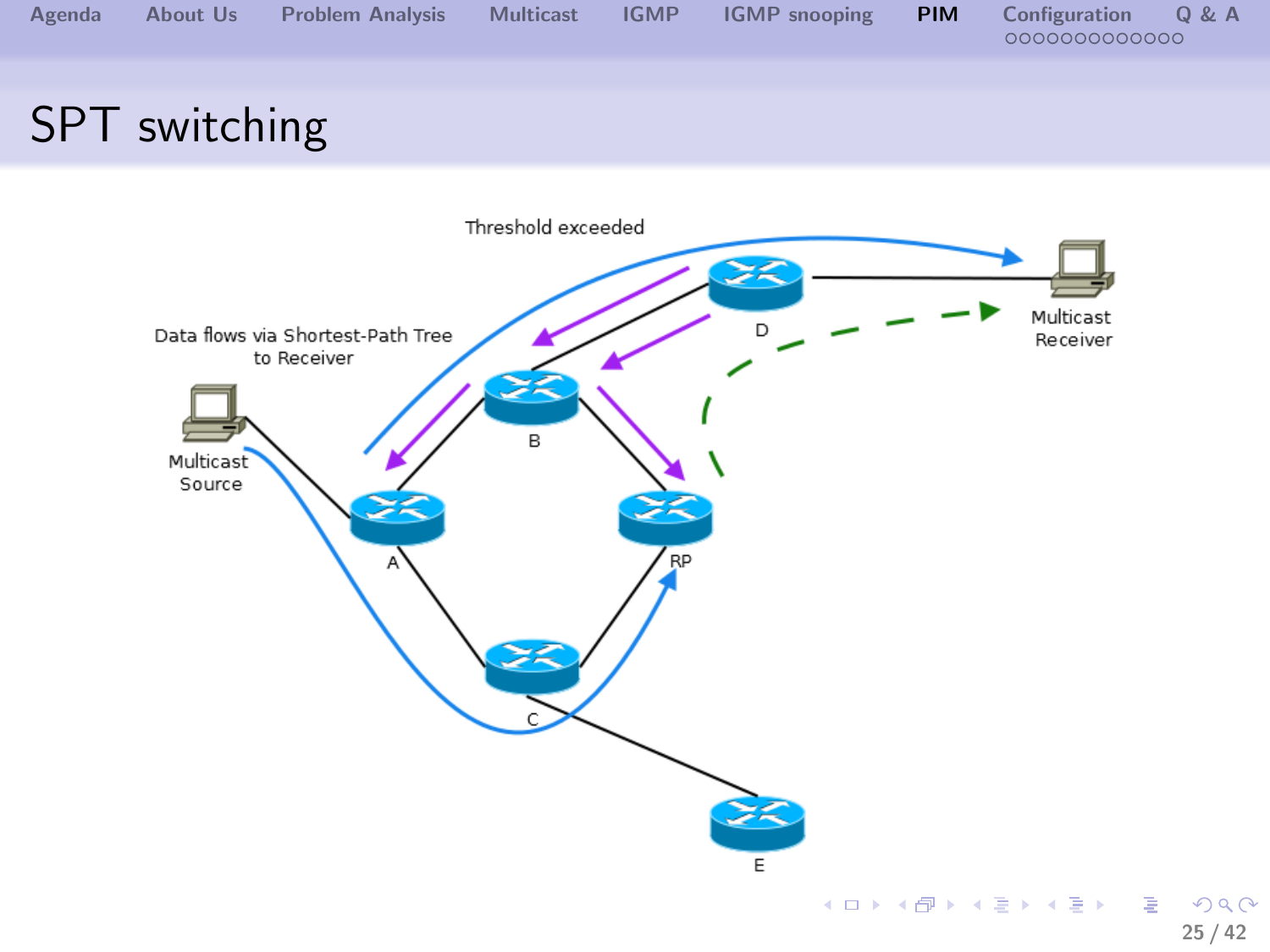

Network topology:



<span id="page-25-0"></span>**26 / 42**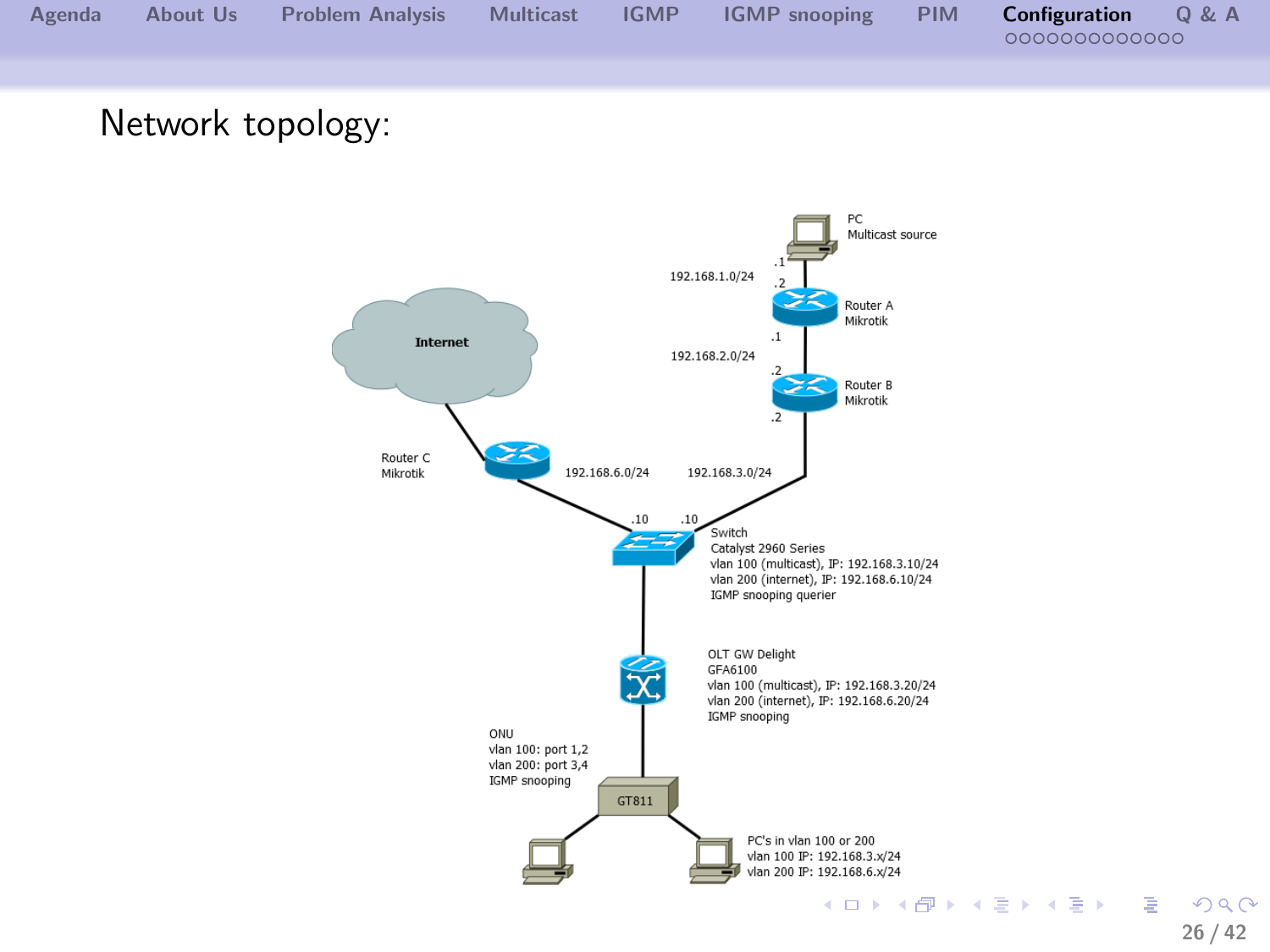

Router A is connected to multicast source. Besides that, it is a Rendezvous Point - a router that has been configured to serve a bootstrapping role for certain multicast groups.

The main configuration points:

- $\bullet$  ether1 port in 192.168.1.0/24 network (with multicast source)
- $\bullet$  ether2 port in 192.168.2.0/24 network
- PIM enabled
- <span id="page-26-0"></span>**• Router A as Rendezvous Point**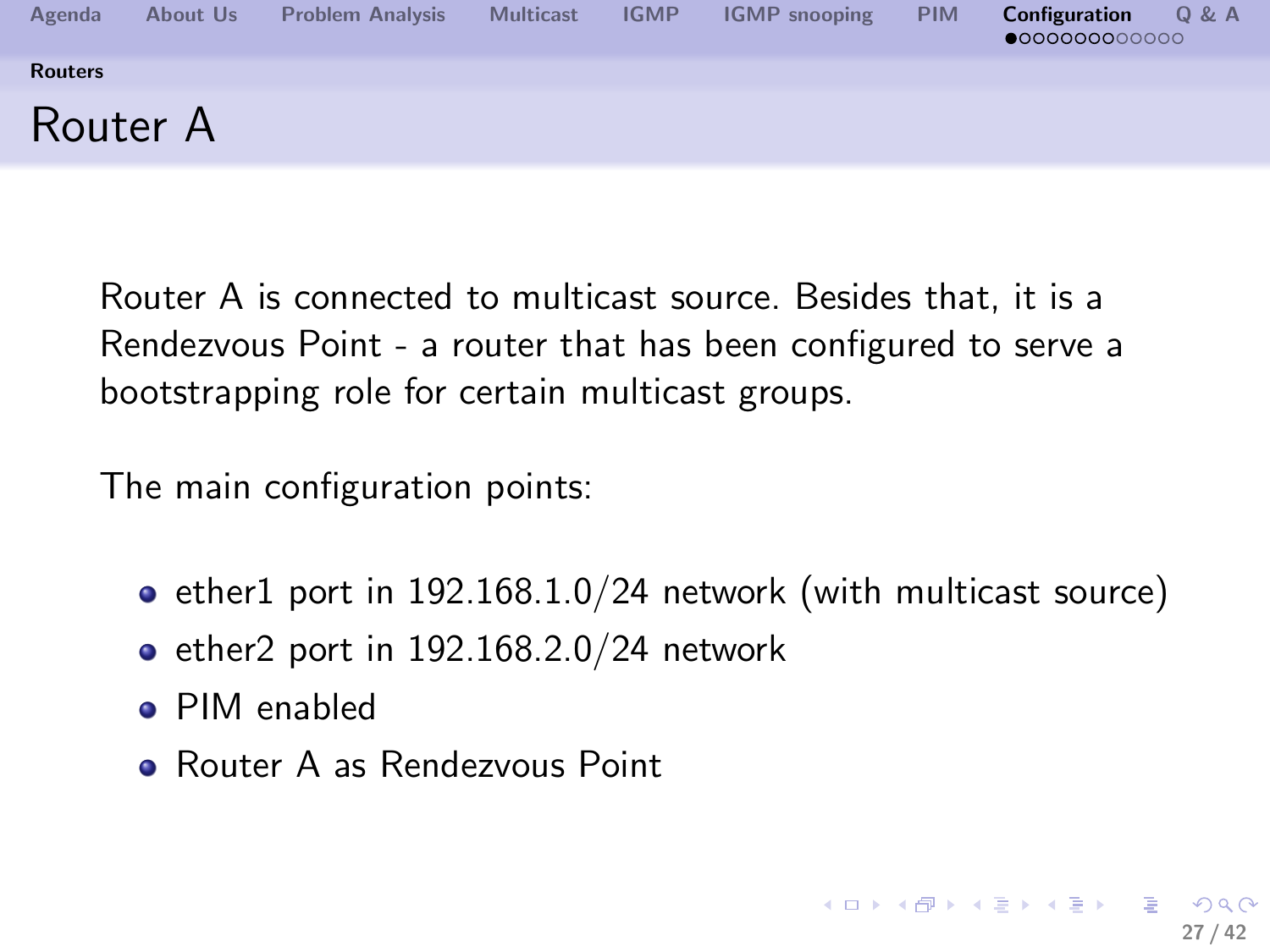| Agenda         | About Us | <b>Problem Analysis</b> | <b>Multicast</b> | <b>IGMP</b> | <b>IGMP</b> snooping | <b>PIM</b> | <b>Configuration</b><br>Q & A<br>000000000000 |
|----------------|----------|-------------------------|------------------|-------------|----------------------|------------|-----------------------------------------------|
| <b>Routers</b> |          |                         |                  |             |                      |            |                                               |
| Router A       |          |                         |                  |             |                      |            |                                               |

| Route List                                                 |   |              | $\Box$ x                 |
|------------------------------------------------------------|---|--------------|--------------------------|
| Routes                                                     |   |              |                          |
| Rules VRF<br>Nexthops                                      |   |              |                          |
| ٠<br>$\overline{\mathbb{Y}}$<br>Ä<br>33<br>Æ               |   | Find<br>all  | ∓                        |
| Dst. Address<br>Gateway<br><b>Distance</b><br>$\mathcal I$ |   | Routing Mark | $\overline{\phantom{a}}$ |
| DAC > 192.168.1.0/24 ether1 reachable                      | 0 |              | 192                      |
| 192.168.2.0/24 ether3 reachable<br><b>DAC</b>              | 0 |              | 192                      |
| 192.168.3.0/24 192.168.2.2 reachable ether3<br>AS          | 1 |              |                          |
| AS<br>192.168.4.0/24 192.168.2.2 reachable ether3          | 1 |              |                          |
| <b>AS</b><br>192.168.5.0/24 192.168.2.2 reachable ether3   | 1 |              |                          |
|                                                            |   |              |                          |
| ٠                                                          |   |              | ۰                        |
| 5 items                                                    |   |              |                          |

<span id="page-27-0"></span>PIM-SM protocol use the information which [is](#page-26-0) i[n](#page-24-0) [t](#page-38-0)[he](#page-27-0) [r](#page-28-0)[o](#page-25-0)[u](#page-26-0)[t](#page-33-0)[i](#page-34-0)n[g](#page-25-0) t[a](#page-39-0)[bl](#page-0-0)[e.](#page-41-0)  $299$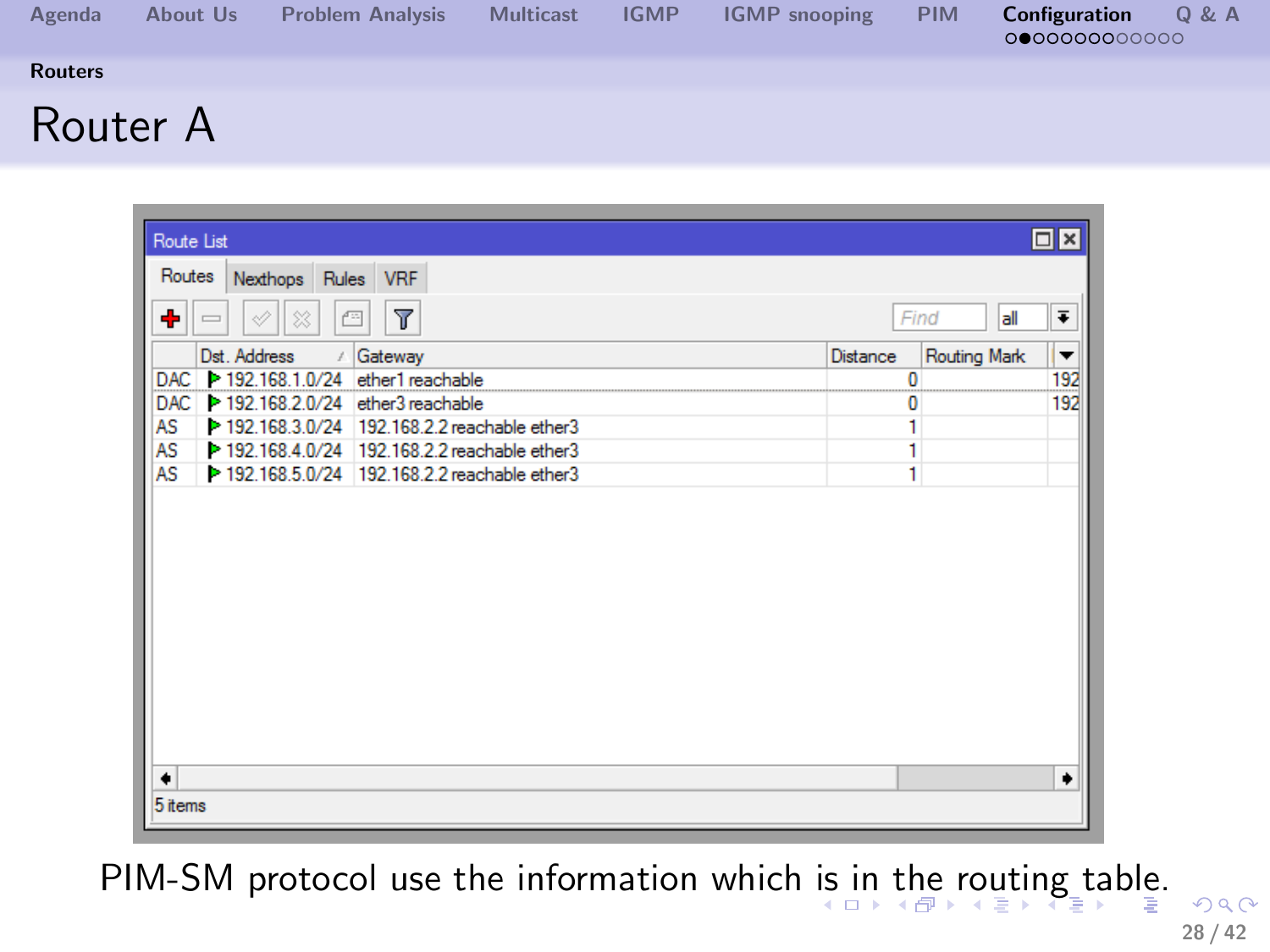| Agenda         | About Us | <b>Problem Analysis</b> | <b>Multicast</b> | <b>IGMP</b> | <b>IGMP</b> snooping | <b>PIM</b> | Configuration<br>0 & A<br>000000000000 |
|----------------|----------|-------------------------|------------------|-------------|----------------------|------------|----------------------------------------|
| <b>Routers</b> |          |                         |                  |             |                      |            |                                        |
| Router A       |          |                         |                  |             |                      |            |                                        |

|                                                                         | PIM Interface <ether1></ether1>     | 日区                |
|-------------------------------------------------------------------------|-------------------------------------|-------------------|
|                                                                         | General Status                      | OK                |
| o<br><b>PIM</b>                                                         | ∓<br>Interface: ether1              | Cancel            |
| Interface RP BSR Candidates RP Candidates Neighbors BSR MRIB MFC Joins  | Protocols: v pim v igmo             | Apply             |
| $\overline{\mathbb{r}}$<br>Find<br>Settings<br>$\pmb{\times}$<br>e<br>۰ | Designated Router Priority: 1       |                   |
| Designated  IGMP Ver<br>Interface<br>/ Protocols                        | Hello Period: 00:00:30              | Disable           |
| R<br>1 IGMPv2<br>ether1<br>pim igmp<br>1 IGMPv2<br>ether3               | Hello Trigerred Delay: 00:00:05     | Comment           |
| pim igmp<br>DR register<br>1 IGMPv2<br>pim                              | Hello Holdtime: 00:01:45            | Copy              |
|                                                                         |                                     | Remove            |
|                                                                         | Propagation Delay: 50               |                   |
|                                                                         | Override Interval: 250              |                   |
|                                                                         |                                     |                   |
|                                                                         | Tracking Support                    |                   |
|                                                                         | <b>V</b> Require Hello              |                   |
|                                                                         | Join Prune Period: 00:01:00         |                   |
|                                                                         | Joine Prun Holdtime: 00:03:30       |                   |
|                                                                         |                                     |                   |
| 3 items out of 2 (1 selected)                                           | Assert Time: 00:03:00               |                   |
|                                                                         | Assert Override Interval: 00:00:03  |                   |
|                                                                         | Atemative Subnets:<br>$\Rightarrow$ |                   |
|                                                                         | Ŧ<br>IGMP Version: IGMPv2           |                   |
|                                                                         | enabled                             | designated router |

<span id="page-28-0"></span>Interfaces have to be enable to serve PIM and IGMP traffic.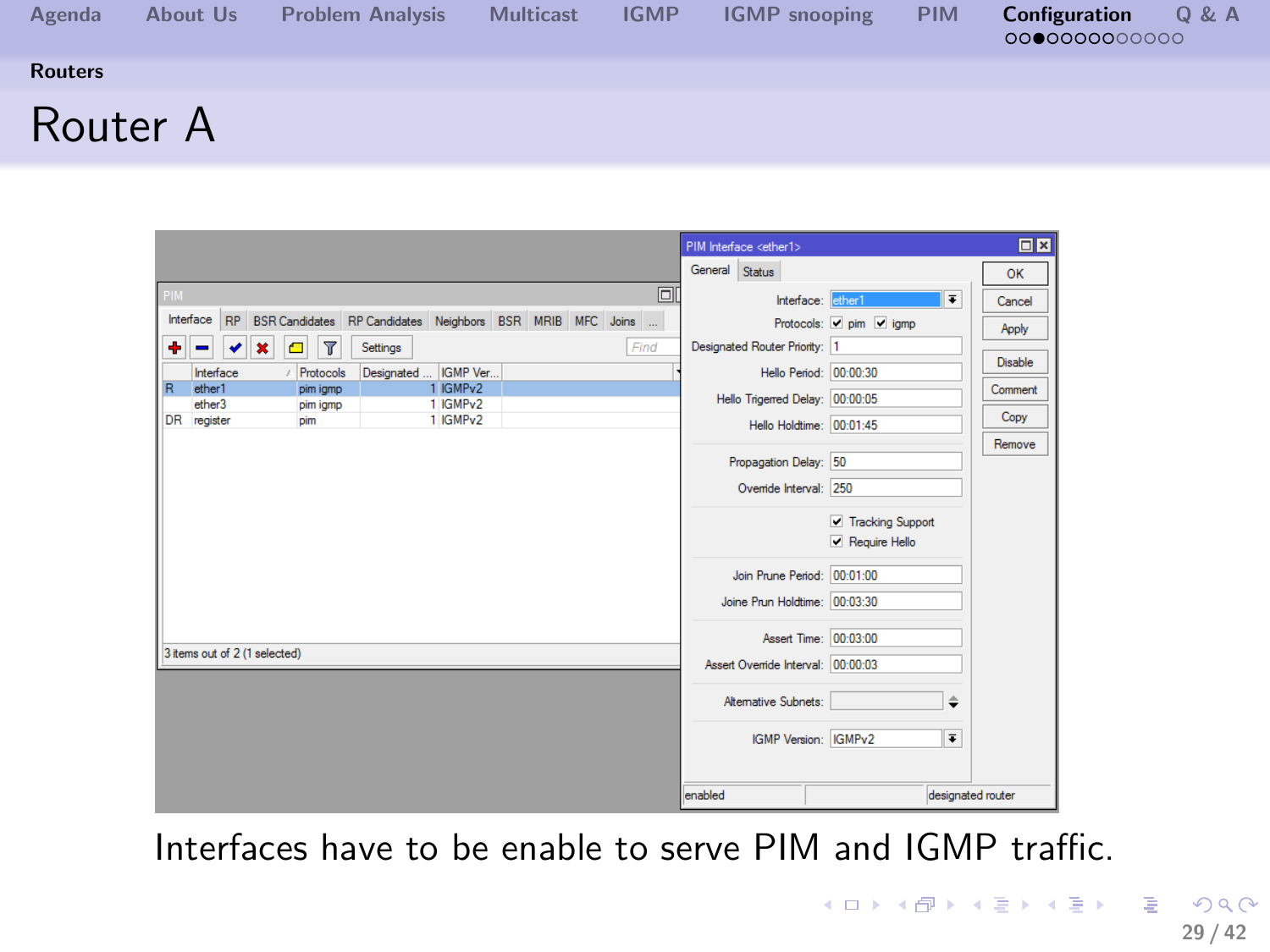| Agenda         | About Us | <b>Problem Analysis</b> | <b>Multicast</b> | <b>IGMP</b> | <b>IGMP</b> snooping | <b>PIM</b> | Q & A<br>Configuration<br>000000000000 |
|----------------|----------|-------------------------|------------------|-------------|----------------------|------------|----------------------------------------|
| <b>Routers</b> |          |                         |                  |             |                      |            |                                        |
| Router A       |          |                         |                  |             |                      |            |                                        |

| <b>PIM</b>                           |                                                           |                      | $\Box$ $\times$ |
|--------------------------------------|-----------------------------------------------------------|----------------------|-----------------|
| <b>RP</b><br>Interface               | BSR Candidates RP Candidates Neighbors BSR MRIB MFC Joins |                      |                 |
| 7<br>۰<br><b>All</b><br>×            |                                                           |                      | Find            |
| <b>Address</b><br>Group<br>$\lambda$ | Priority                                                  | <b>Active Groups</b> |                 |
| 192.168.2.1<br>224.0.0.0/4           | 192                                                       | $\bf{0}$             |                 |
|                                      | PIM RP <192.168.2.1>                                      |                      | $\Box$ x        |
|                                      | Address: 192.168.2.1                                      |                      | OK              |
|                                      | Type: static                                              |                      | Cancel          |
|                                      |                                                           | Group: 224.0.0.0/4   | Apply           |
|                                      | Priority: 192                                             |                      | Disable         |
|                                      | Hash Mask Length: 30                                      |                      | Comment         |
|                                      | Active Groups: 0                                          |                      | Copy            |
|                                      | Holdtime: 00:00:00                                        |                      | Remove          |
| 1 item (1 selected)                  | Timeout: 0s                                               |                      |                 |
|                                      | enabled                                                   |                      |                 |

<span id="page-29-0"></span>Configuration of Rendezvous Point. RP is a central router, where the senders and receivers "meet" to tell about their existence. Each multicast group must hav[e o](#page-28-0)[ne](#page-30-0)[RP](#page-29-0)[.](#page-30-0) **E**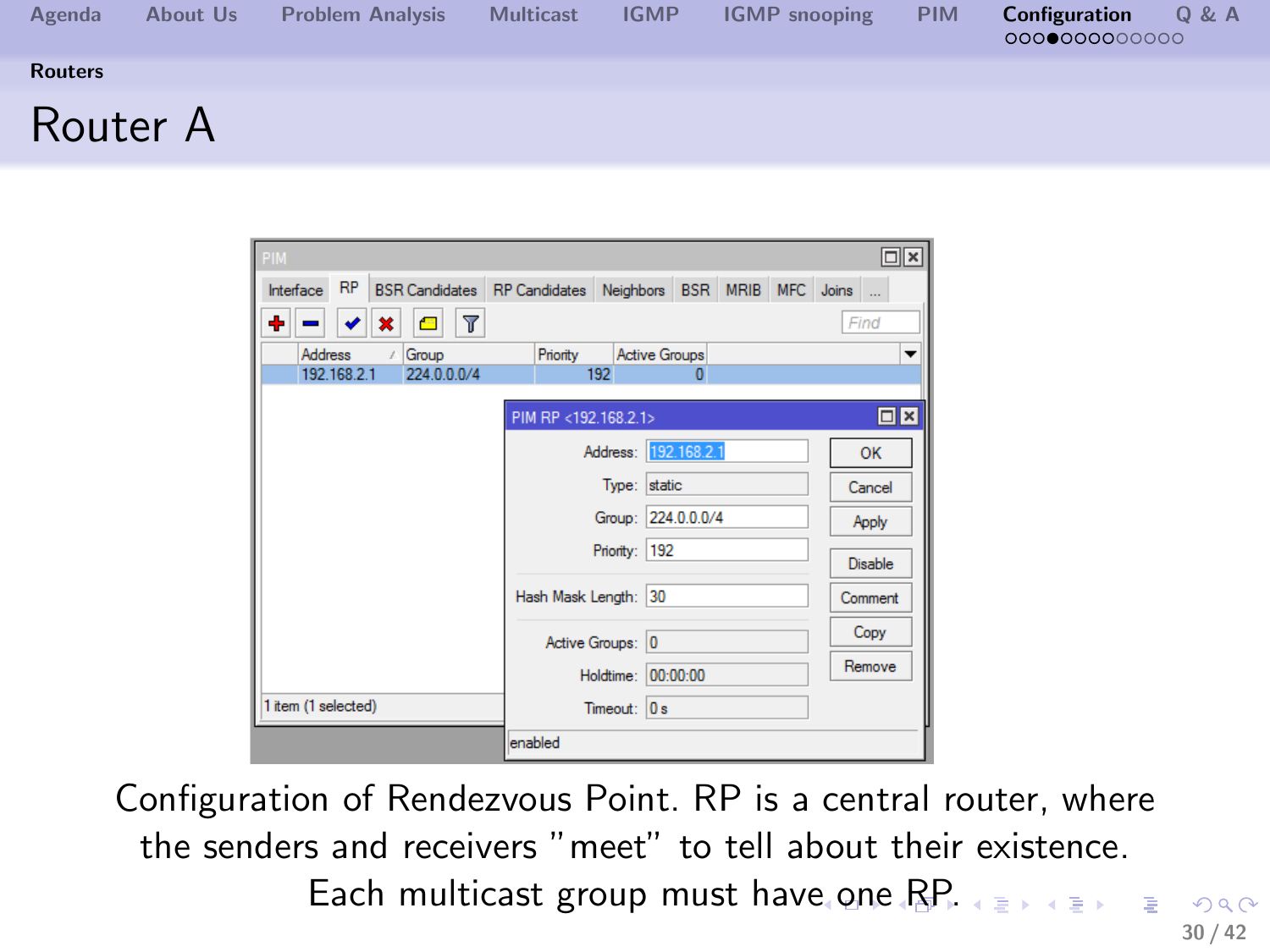

The configuration is pretty similar to previous configuration of Router A.

<span id="page-30-0"></span>**31 / 42**

G.  $\Omega$ 

メロメ メ御 トメ ミメ メ ミメー

The main configuration points:

- $\bullet$  ether1 port in 192.168.2.0/24 network
- $\bullet$  ether2 port in 192.168.3.0/24 network
- PIM enabled
- Router A is set as Rendezvous Point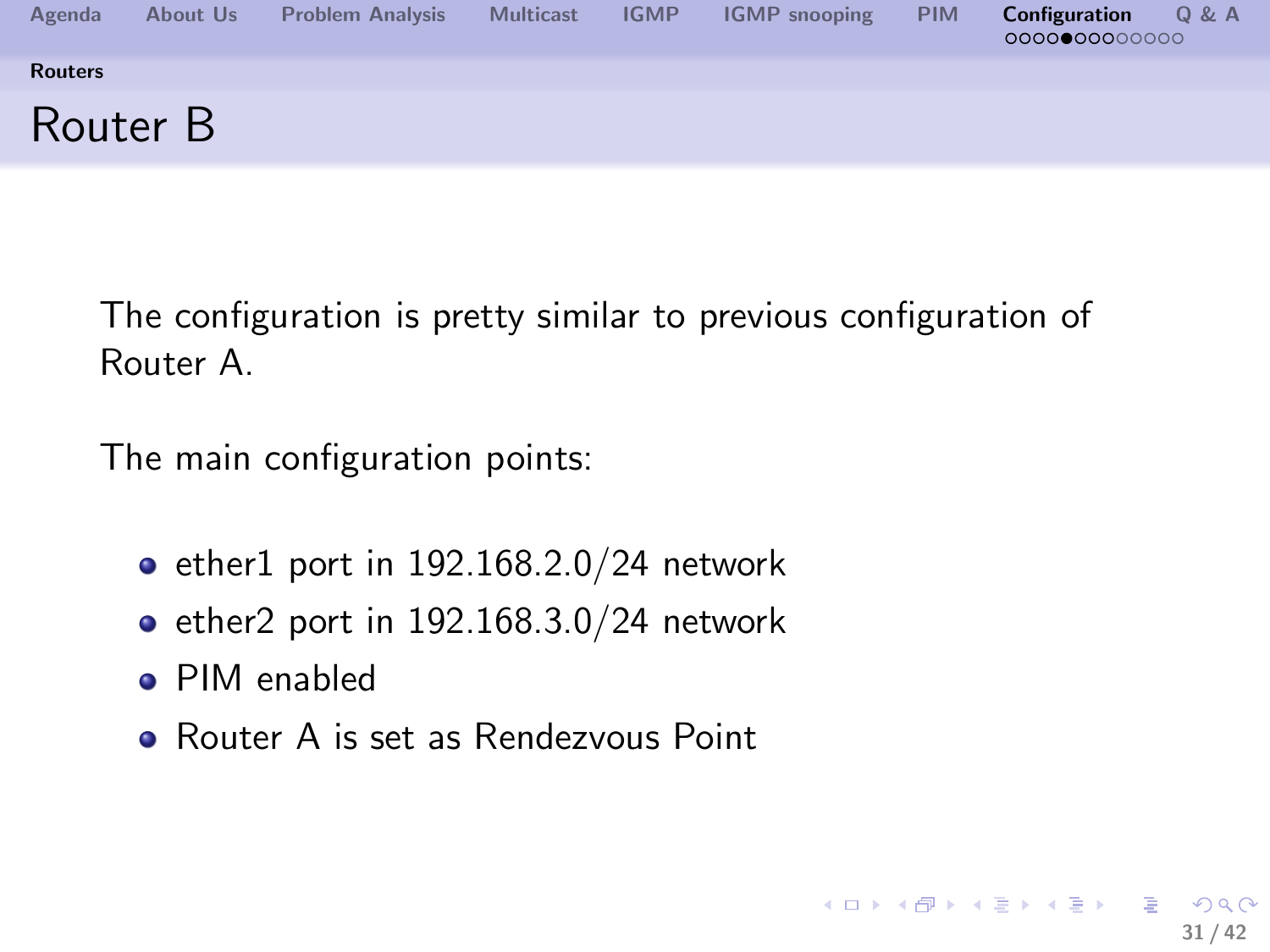| Agenda         | About Us | <b>Problem Analysis</b> | <b>Multicast</b> | <b>IGMP</b> | <b>IGMP</b> snooping | <b>PIM</b> | Configuration<br>Q & A<br>0000000000000 |
|----------------|----------|-------------------------|------------------|-------------|----------------------|------------|-----------------------------------------|
| <b>Routers</b> |          |                         |                  |             |                      |            |                                         |
| Router B       |          |                         |                  |             |                      |            |                                         |

<span id="page-31-0"></span>

| Route List                                                      |          |              | $\Box$ ×             |
|-----------------------------------------------------------------|----------|--------------|----------------------|
| Routes<br>Nexthops Rules VRF                                    |          |              |                      |
| ٠<br>$\overline{\mathbb{Y}}$<br>$\varphi$<br>$\frac{5}{6}$<br>Æ |          | all<br>Find  | $\overline{\bullet}$ |
| Dst. Address<br>/ Gateway                                       | Distance | Routing Mark | ▼                    |
| 192.168.1.0/24 192.168.2.1 reachable ether3<br>AS               |          |              |                      |
| 192.168.2.0/24 ether3 reachable<br><b>DAC</b>                   | 0        |              | 192                  |
| 192.168.3.0/24 ether1 reachable<br><b>DAC</b>                   | Ō        |              | 192                  |
| 192.168.4.0/24 192.168.3.1 reachable ether1<br>AS               | 1        |              |                      |
| 192.168.5.0/24 192.168.3.1 reachable ether1<br>AS               | Ĩ.       |              |                      |
|                                                                 |          |              |                      |
| ٠                                                               |          |              | ۰                    |
| 5 items                                                         |          |              |                      |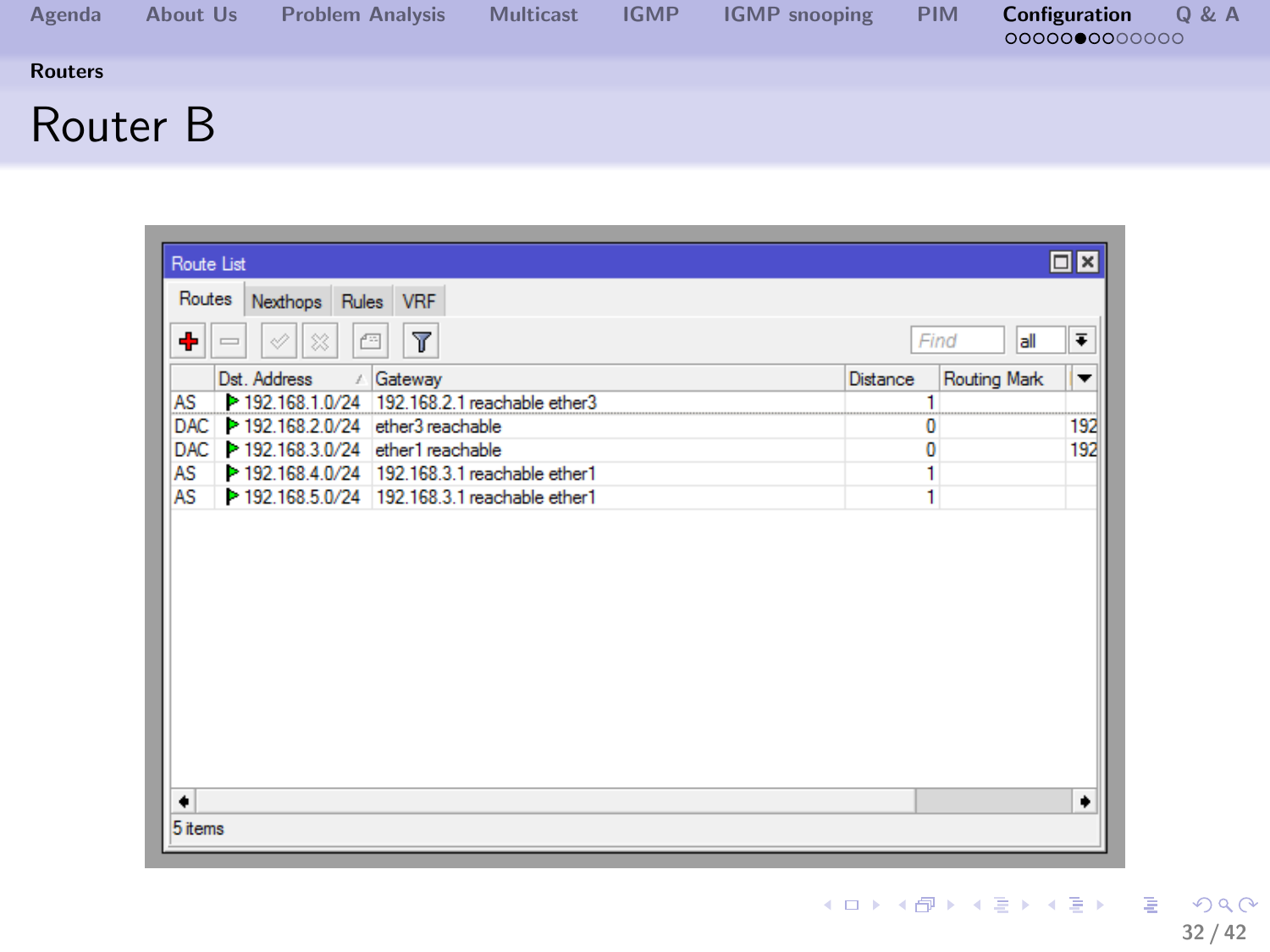| Agenda         | About Us | <b>Problem Analysis</b> | <b>Multicast</b> | <b>IGMP</b> | <b>IGMP</b> snooping | <b>PIM</b> | Q & A<br>Configuration<br>0000000000000 |
|----------------|----------|-------------------------|------------------|-------------|----------------------|------------|-----------------------------------------|
| <b>Routers</b> |          |                         |                  |             |                      |            |                                         |
| Router B       |          |                         |                  |             |                      |            |                                         |

<span id="page-32-0"></span>

|                     |                               |                                                     |                 |                      |                | PIM Interface <ether1></ether1>    |                          |                      | 回図                |
|---------------------|-------------------------------|-----------------------------------------------------|-----------------|----------------------|----------------|------------------------------------|--------------------------|----------------------|-------------------|
| <b>PIM</b>          |                               |                                                     |                 |                      | General Status |                                    |                          |                      | OK                |
|                     |                               | Interface RP BSR Candidates RP Candidates Neighbors |                 |                      |                |                                    | Interface: diner1        | $\overline{\bullet}$ | Cancel            |
| ۰                   |                               | Y<br>×<br>Θ                                         | Settings        |                      |                |                                    | Protocols: v pim v igmp  |                      | Apply             |
|                     | Interface                     | / Protocols                                         | Design IGMP Ver |                      |                | Designated Router Priority: 1      |                          |                      | Disable           |
| $\overline{R}$<br>R | ether1<br>ether3              | pim igmp                                            |                 | 1 IGMPv2<br>1 IGMPv2 |                |                                    | Hello Period: 00:00:30   |                      | Comment           |
|                     | DR register                   | pim igmp<br>olm                                     |                 | 1 IGMPv2             |                | Hello Trigerred Delay: 00:00:05    |                          |                      |                   |
|                     |                               |                                                     |                 |                      |                |                                    | Hello Holdtime: 00:01:45 |                      | Copy              |
|                     |                               |                                                     |                 |                      |                |                                    |                          |                      | Remove            |
|                     |                               |                                                     |                 |                      |                | Propagation Delay: 50              |                          |                      |                   |
|                     |                               |                                                     |                 |                      |                | Ovenide Interval: 250              |                          |                      |                   |
|                     |                               |                                                     |                 |                      |                |                                    | Tracking Support         |                      |                   |
|                     |                               |                                                     |                 |                      |                |                                    | <b>V</b> Require Hello   |                      |                   |
|                     |                               |                                                     |                 |                      |                | Join Prune Period: 00:01:00        |                          |                      |                   |
|                     |                               |                                                     |                 |                      |                | Joine Prun Holdtime: 00:03:30      |                          |                      |                   |
|                     |                               |                                                     |                 |                      |                |                                    |                          |                      |                   |
|                     | 3 items out of 2 (1 selected) |                                                     |                 |                      |                |                                    | Assert Time: 00:03:00    |                      |                   |
|                     |                               |                                                     |                 |                      |                | Assert Override Interval: 00:00:03 |                          |                      |                   |
|                     |                               |                                                     |                 |                      |                | Atemative Subnets:                 |                          | ÷                    |                   |
|                     |                               |                                                     |                 |                      |                |                                    | IGMP Version: IGMPv2     | $\overline{\bullet}$ |                   |
|                     |                               |                                                     |                 |                      |                |                                    |                          |                      |                   |
|                     |                               |                                                     |                 |                      | enabled        |                                    |                          |                      | designated router |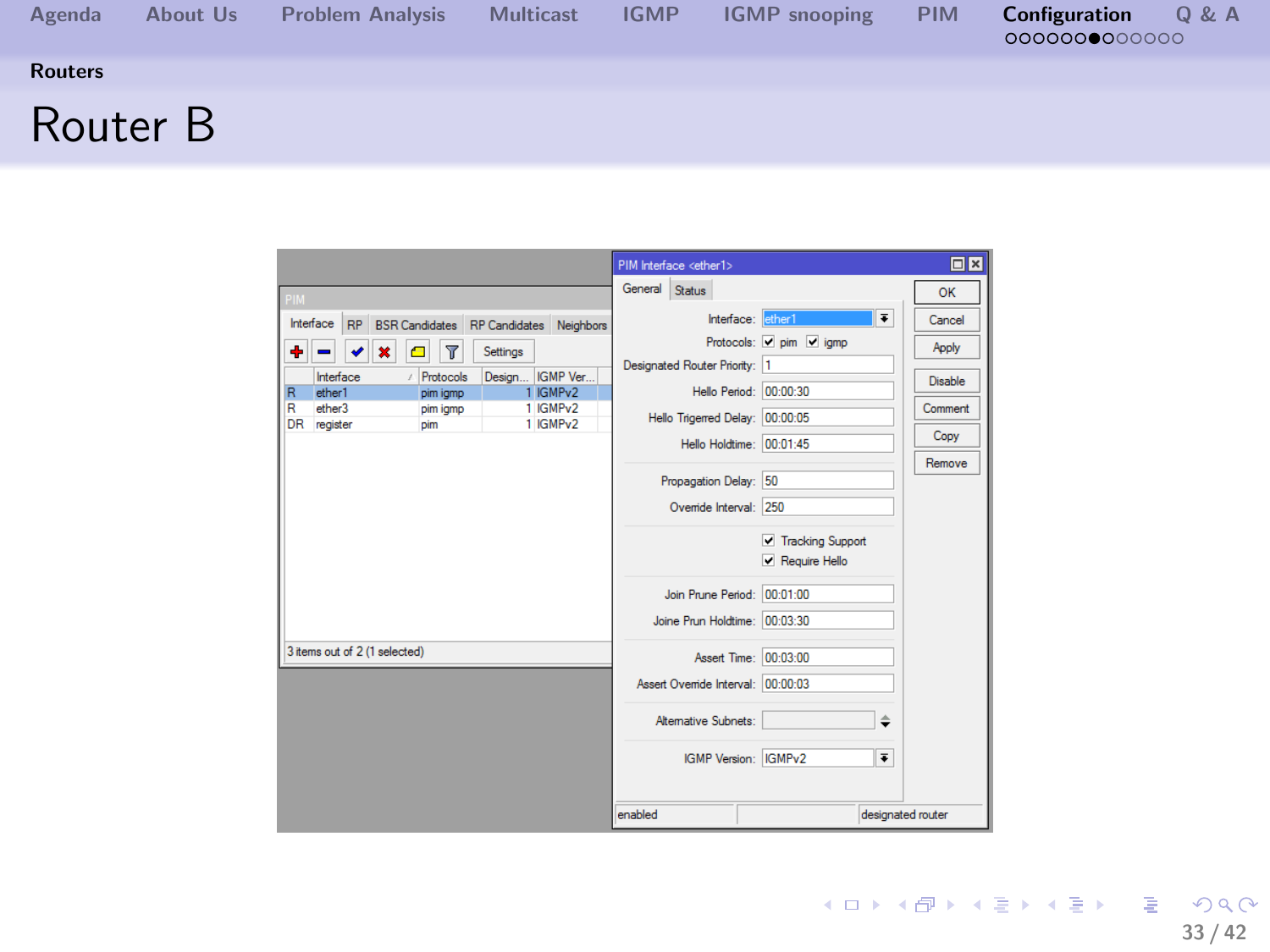| Agenda         | About Us | <b>Problem Analysis</b> | <b>Multicast</b> | <b>IGMP</b> | <b>IGMP</b> snooping | <b>PIM</b> | Configuration<br>Q & A<br>0000000000000 |
|----------------|----------|-------------------------|------------------|-------------|----------------------|------------|-----------------------------------------|
| <b>Routers</b> |          |                         |                  |             |                      |            |                                         |
| Router B       |          |                         |                  |             |                      |            |                                         |

| PIM                                  |                      |                                                           | ok             |
|--------------------------------------|----------------------|-----------------------------------------------------------|----------------|
| RP<br>Interface                      |                      | BSR Candidates RP Candidates Neighbors BSR MRIB MFC Joins |                |
| Y<br>٠<br>Æ<br>×                     |                      |                                                           | Find           |
| <b>Address</b><br>Group<br>$\lambda$ | Priority<br>Active G |                                                           | ▼              |
| 192.168.2.1<br>224.0.0.0/4           | 192                  | $\overline{0}$                                            |                |
|                                      | PIM RP <192.168.2.1> |                                                           | $\Box$  x      |
|                                      |                      | Address: 192.168.2.1                                      | OK             |
|                                      | Type: static         |                                                           | Cancel         |
|                                      |                      | Group: 224.0.0.0/4                                        | Apply          |
|                                      | Priority: 192        |                                                           | <b>Disable</b> |
|                                      | Hash Mask Length: 30 |                                                           | Comment        |
|                                      | Active Groups: 0     |                                                           | Copy           |
|                                      | Holdtime: 00:00:00   |                                                           | Remove         |
| 1 item (1 selected)                  | Timeout: 0 s         |                                                           |                |
|                                      | enabled              |                                                           |                |

<span id="page-33-0"></span>Here the RP point is set to Router A interface.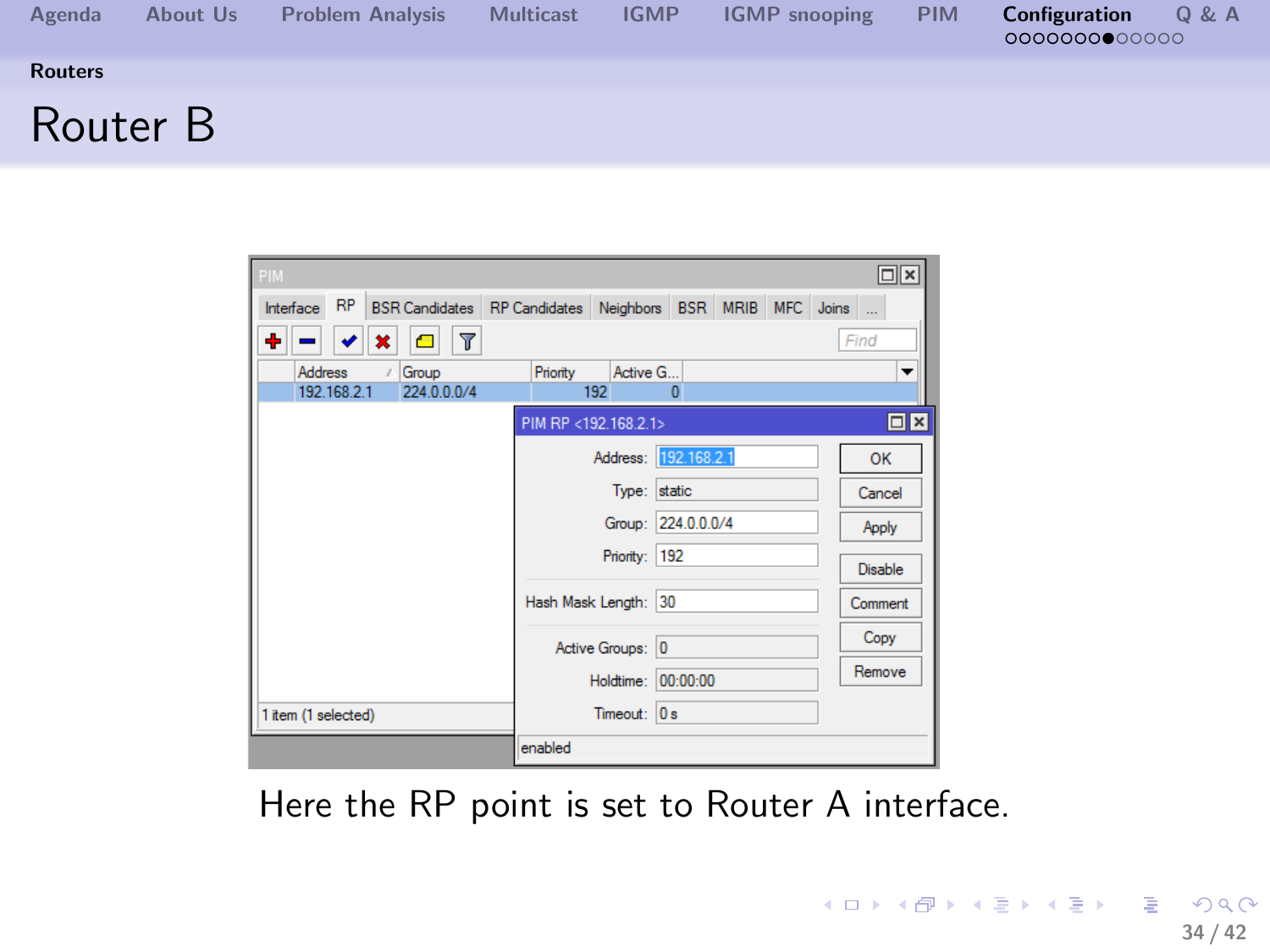| Agenda        | About Us | <b>Problem Analysis</b> | <b>Multicast</b> | <b>IGMP</b> | <b>IGMP</b> snooping | <b>PIM</b> | Configuration<br>Q & A<br>0000000000000 |
|---------------|----------|-------------------------|------------------|-------------|----------------------|------------|-----------------------------------------|
| OLT and ONU's |          |                         |                  |             |                      |            |                                         |
| OLT           |          |                         |                  |             |                      |            |                                         |

The configuration is not hard, but can take several minutes. Because of the network have to provide multicast transmission and Internet access, vlans are needed. Here IGMP snooping is enabled too.

The main configuration points:

- create vlan 100, assign IP address and add two ports -Ethernet and PON - in tagged mode
- create vlan 200, assign IP address and add two ports -Ethernet and PON - in tagged mode
- IGMP snooping enable
- **•** set port, which is connected to router
- <span id="page-34-0"></span>• add routes to route table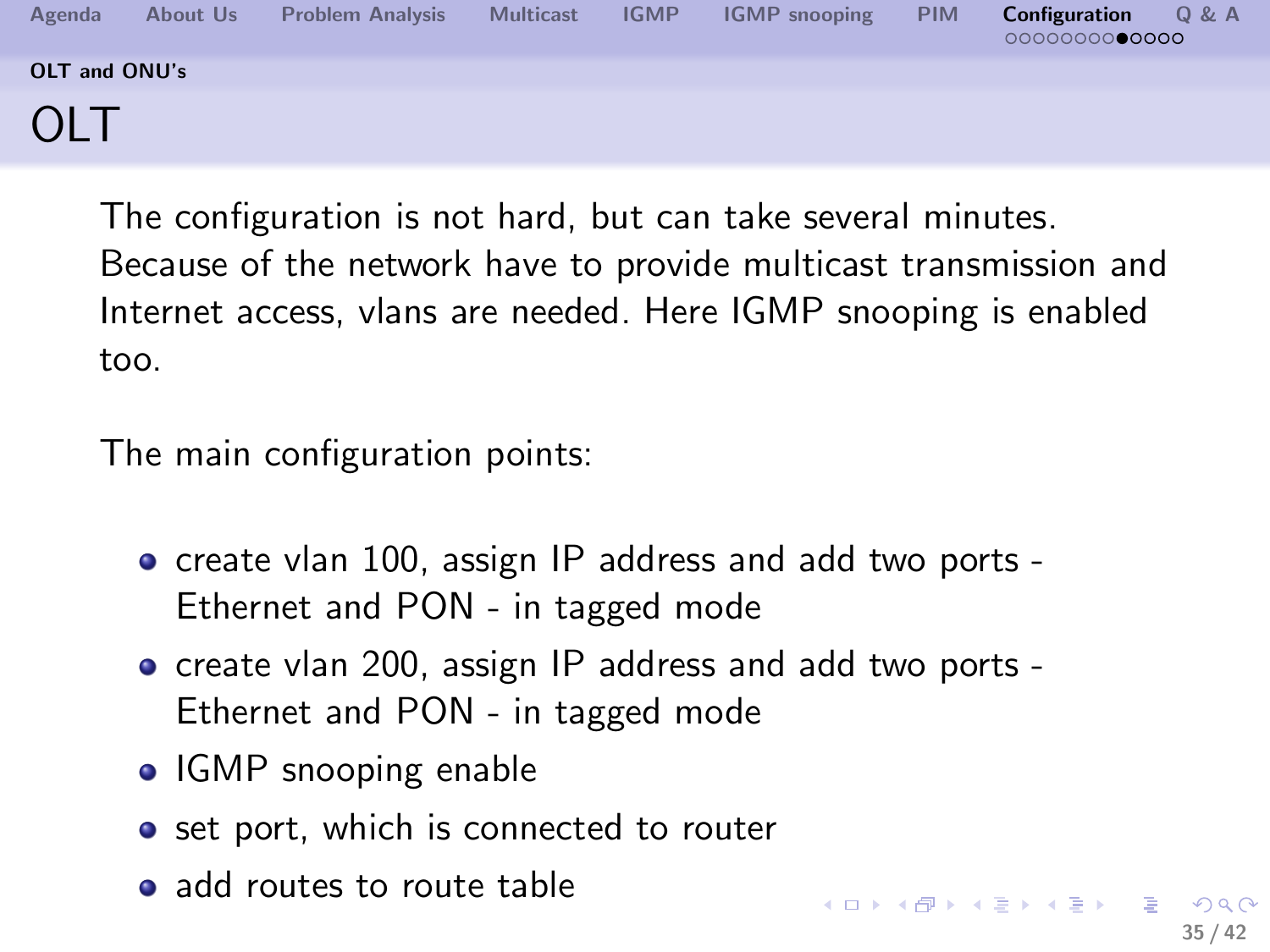| Agenda        | About Us | <b>Problem Analysis</b> | <b>Multicast</b> | <b>IGMP</b> | <b>IGMP</b> snooping | <b>PIM</b> | Configuration<br>0 & A<br>0000000000000 |
|---------------|----------|-------------------------|------------------|-------------|----------------------|------------|-----------------------------------------|
| OLT and ONU's |          |                         |                  |             |                      |            |                                         |
| OLT           |          |                         |                  |             |                      |            |                                         |

#### OLT configuration

```
interface vlan m100 100
add port 1/1 tagged
add port 2/1 tagged
ip address 192.168.3.20 255.255.255.0
mcastmode 2
exit
interface vlan m200 200
add port 1/1 tagged
add port 2/1 tagged
ip address 192.168.6.20 255.255.255.0
mcastmode 2
exit
```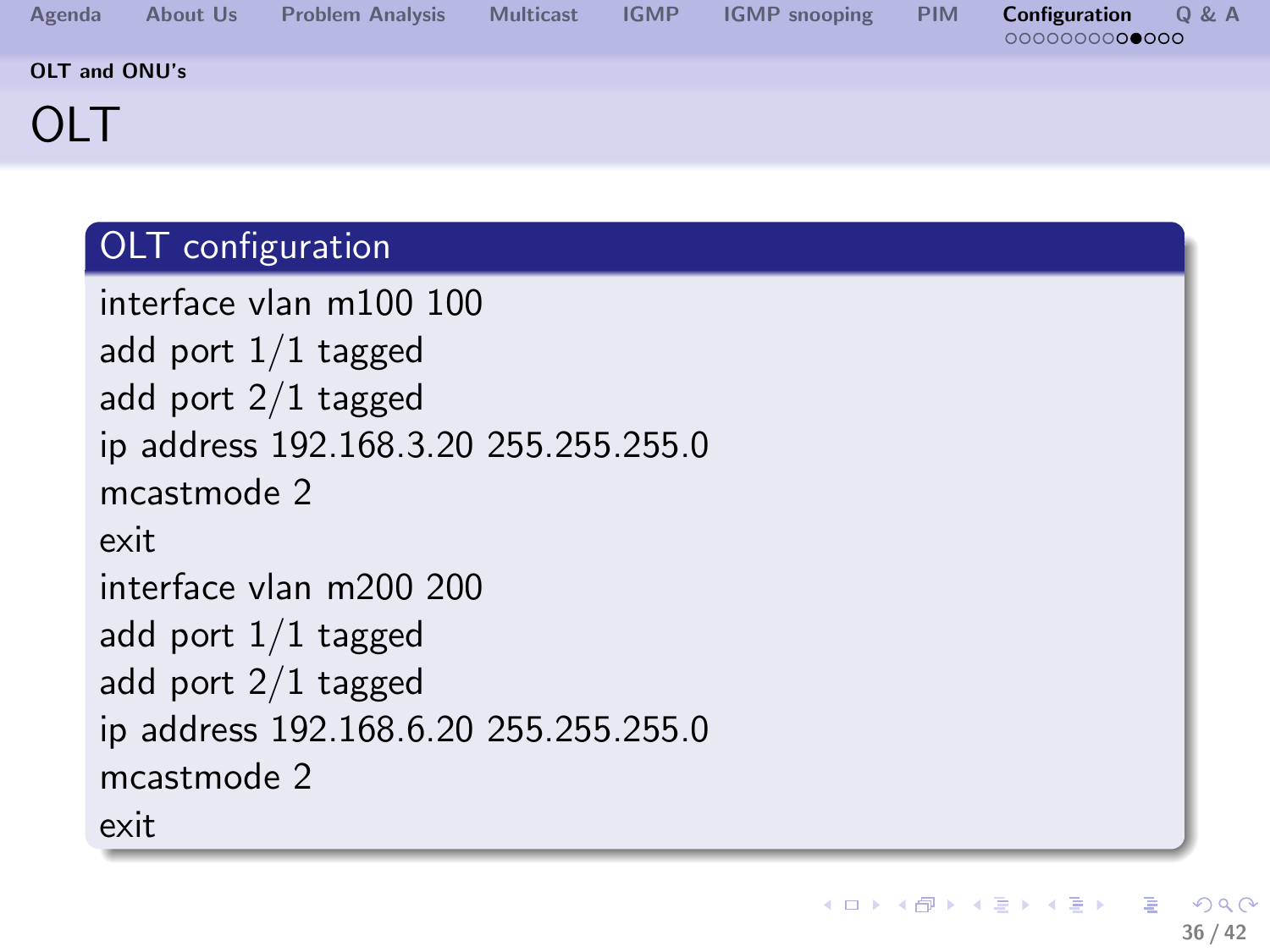| Agenda        | About Us | <b>Problem Analysis</b> | <b>Multicast</b> | <b>IGMP</b> | <b>IGMP</b> snooping | <b>PIM</b> | Configuration<br>0 & A<br>0000000000000 |
|---------------|----------|-------------------------|------------------|-------------|----------------------|------------|-----------------------------------------|
| OLT and ONU's |          |                         |                  |             |                      |            |                                         |
| OLT           |          |                         |                  |             |                      |            |                                         |

#### OLT configuration

. . .

<span id="page-36-0"></span>!

!L2 multicast config igmp-snooping enable igmp-snooping addrouter 1/1 vlan m100

```
!Static routes config
ip route 192.168.1.0/24 192.168.3.2
ip route 192.168.2.0/24 192.168.3.2
```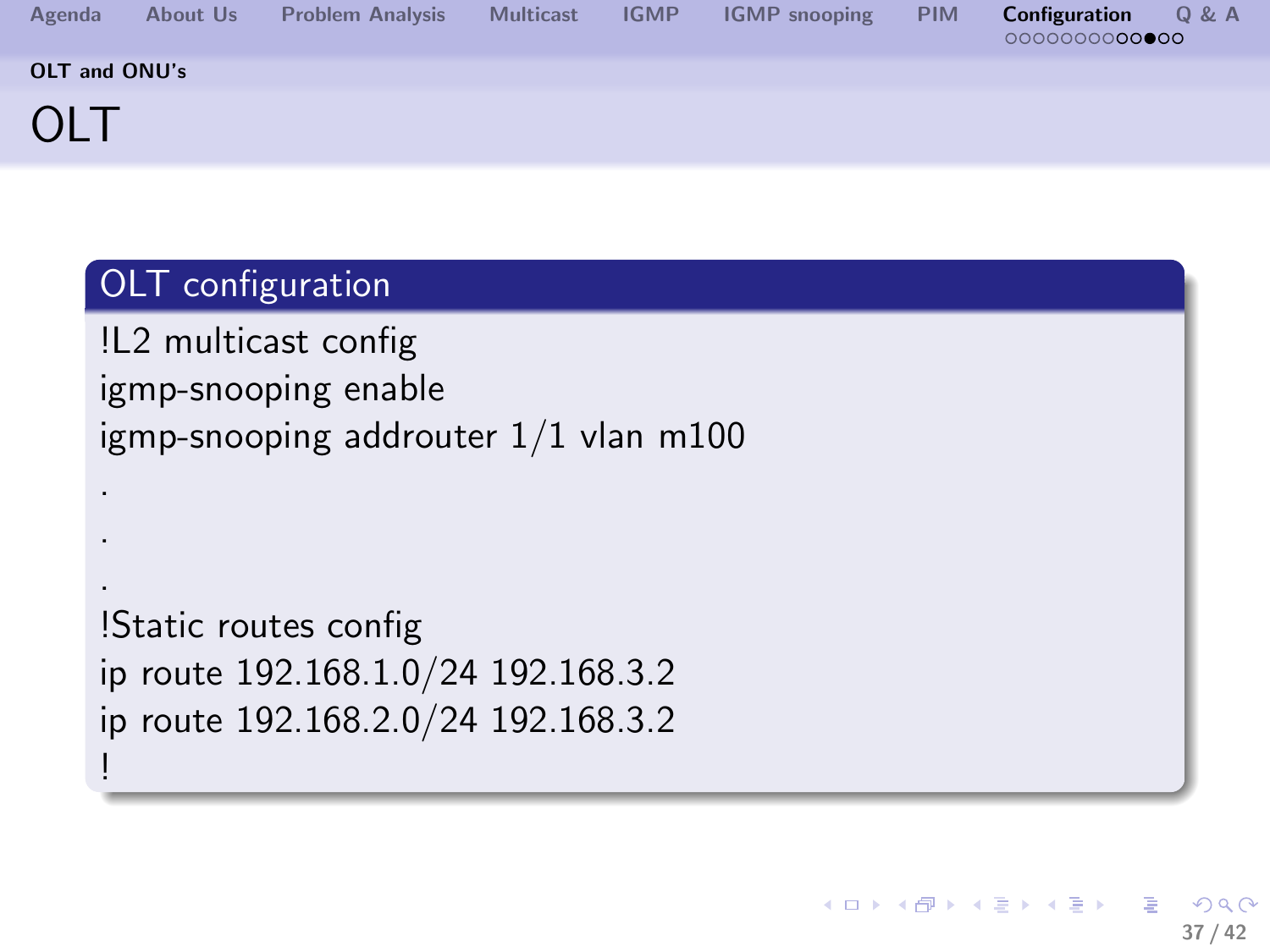

Device located near end user. It is configured and managed through OLT. Here vlans must be configured too. In case when multiport ONU's are used, administrators can make a choice about how use each port separately.

The main configuration points:

- create vlan 100 and add Ethernet ports (untagged) which be used to multicast transmission
- create vlan 200 and add Ethernet ports (untagged) which be used to Internet access
- to each vlan add PON port (tagged)
- <span id="page-37-0"></span>• IGMP snooping enable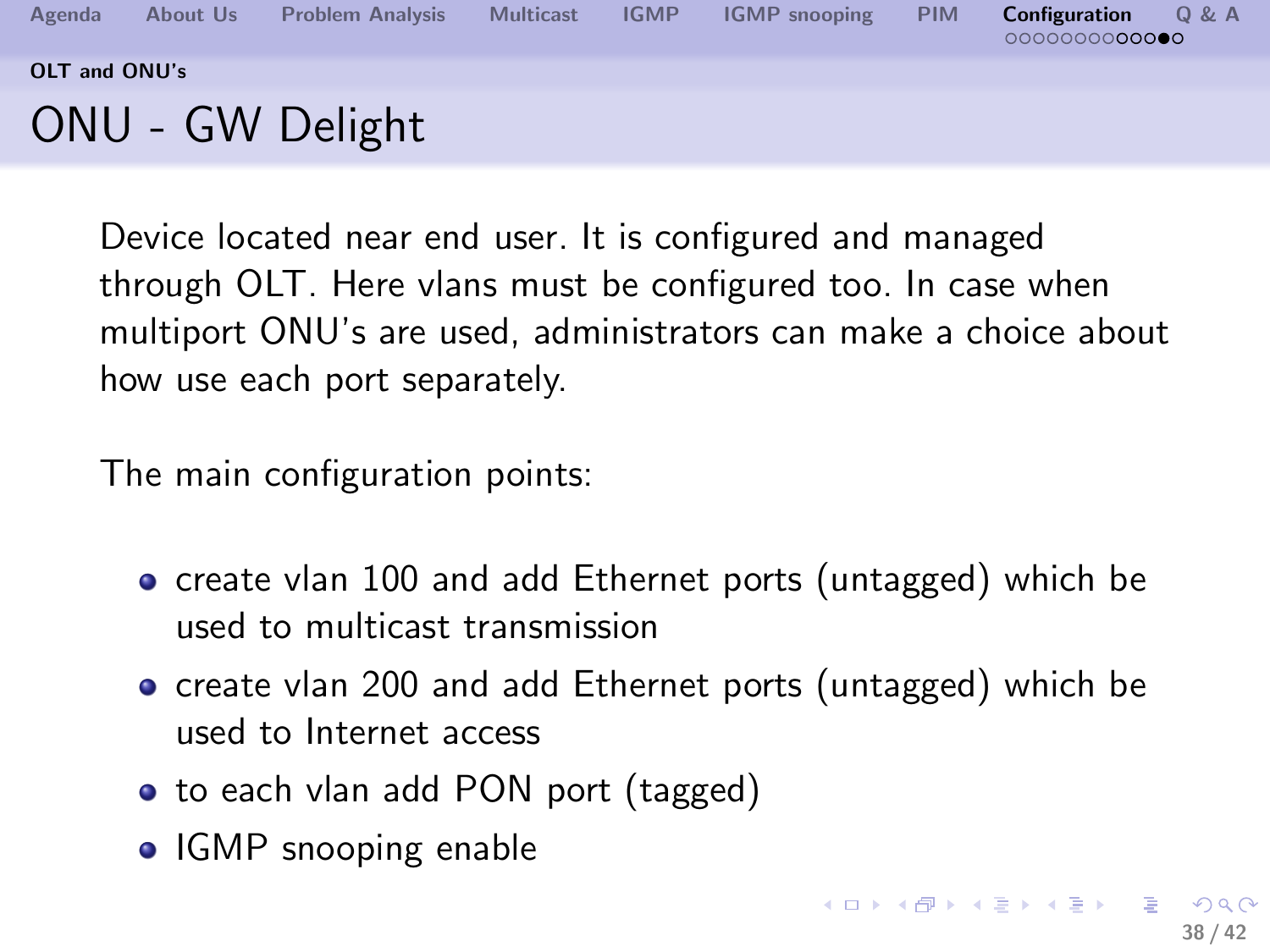**[Agenda](#page-1-0) [About Us](#page-2-0) [Problem Analysis](#page-3-0) [Multicast](#page-4-0) [IGMP](#page-5-0) [IGMP snooping](#page-6-0) [PIM](#page-16-0) [Configuration](#page-25-0) [Q & A](#page-39-0) [OLT and ONU's](#page-38-0)** ONU - GW Delight

#### ONU configuration

```
interface vlan m100 100
add port 1/5 tagged
add port 1/1-2 untagged
exit
interface vlan m200 200
add port 1/5 tagged
add port 1/3-4 untagged
.
```
<span id="page-38-0"></span>!L2 multicast config igmp-snooping enable exit

. .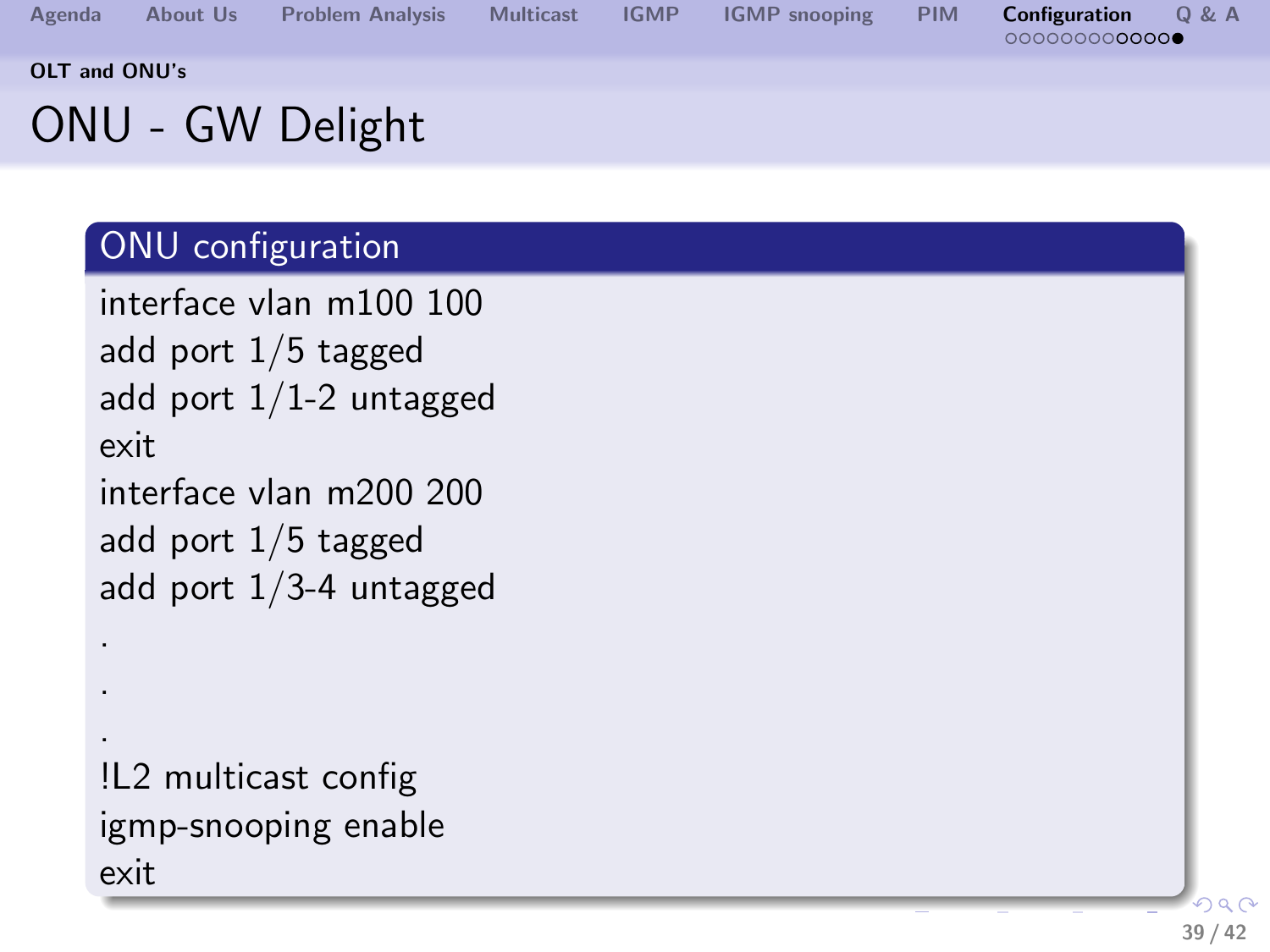

### Questions and Answers

Any questions?

<span id="page-39-0"></span>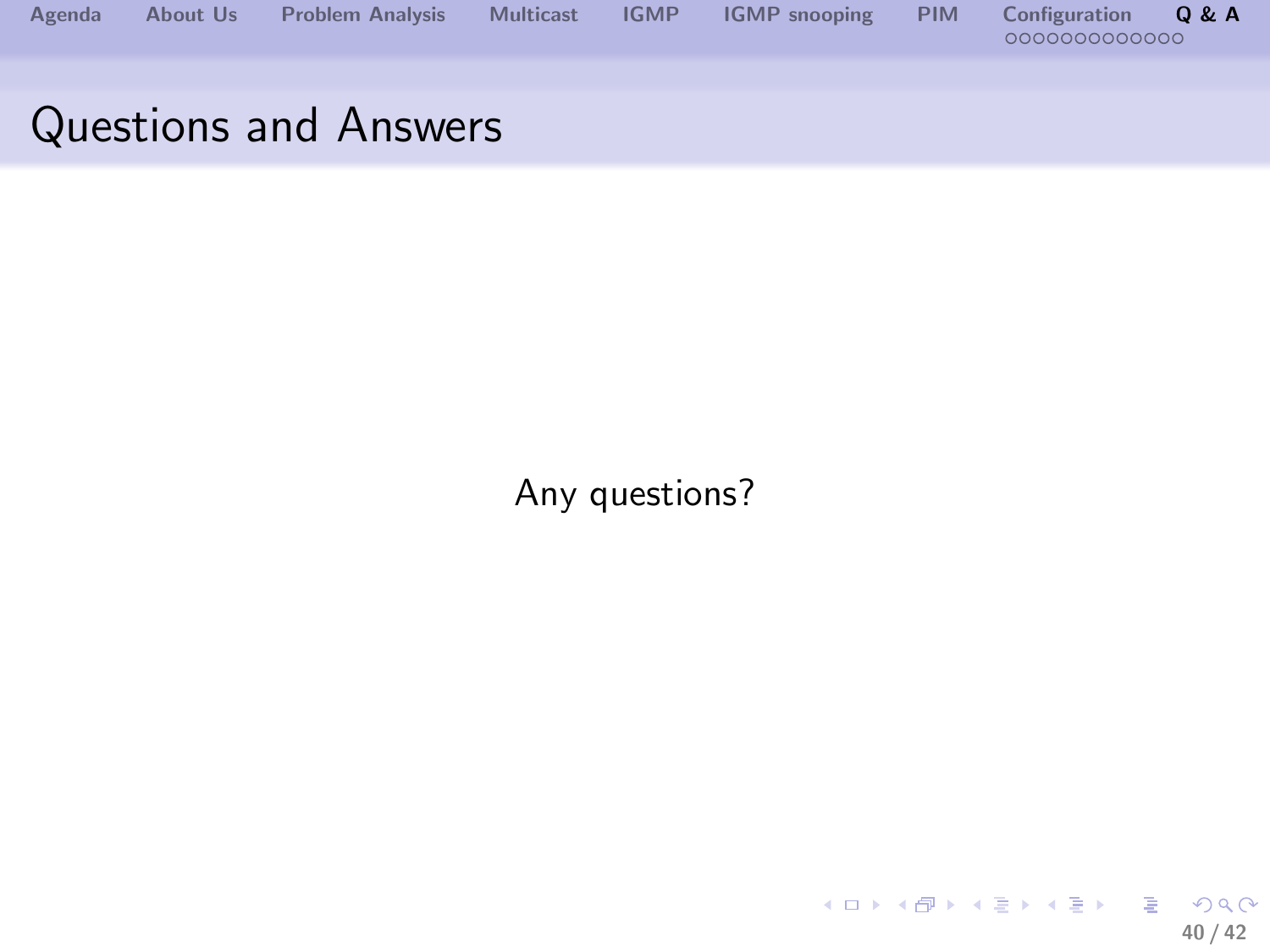

- http://wiki.mikrotik.com/wiki/Manual:Multicast detailed example
- http://technet.microsoft.com/en-us/library/bb742462.aspx
- http://network-technologies.metaswitch.com/multicast/whatis-pim.aspx
- http://www.netcraftsmen.net/resources/archivedarticles/424.html